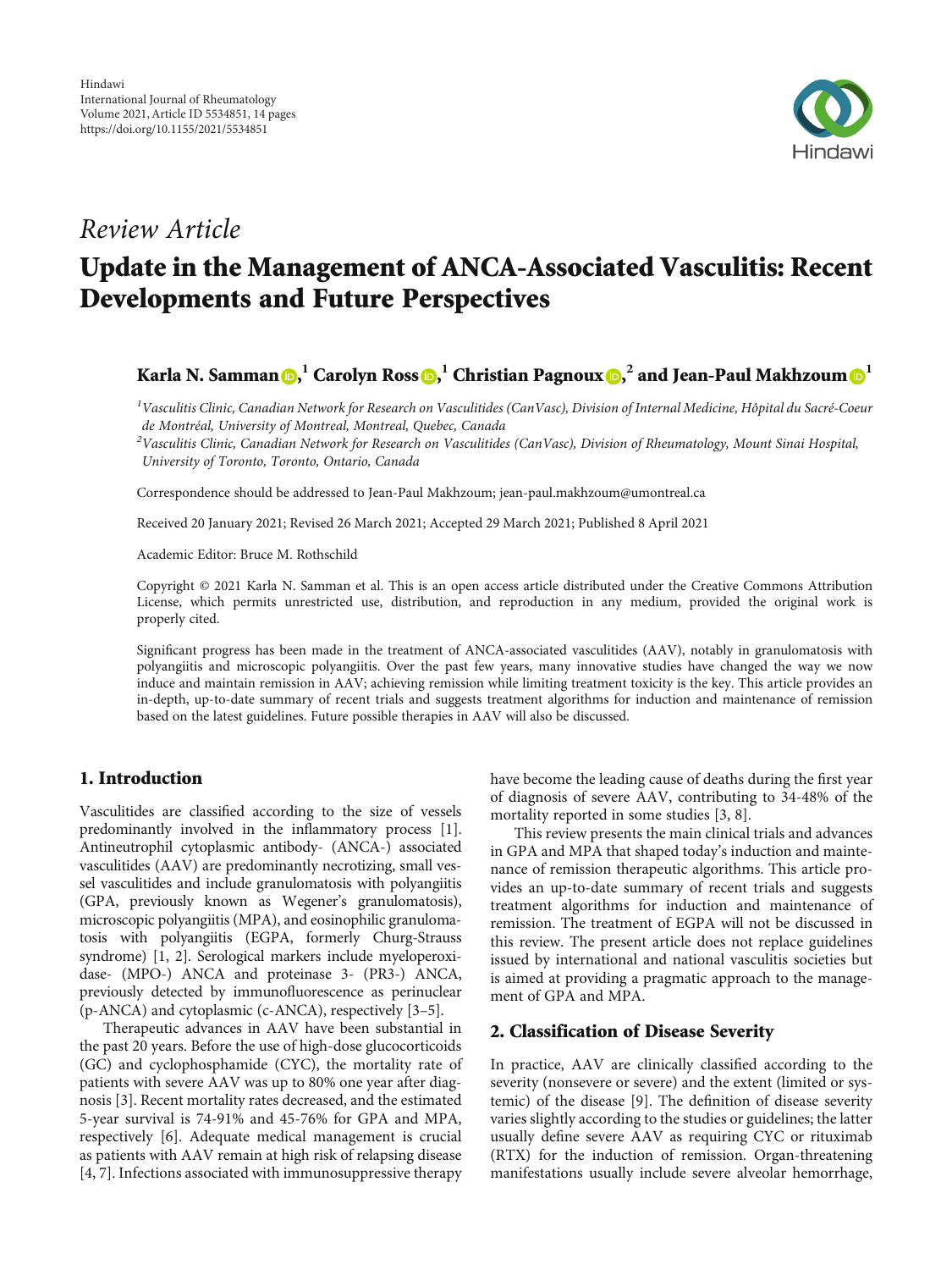rapidly progressive glomerulonephritis (GN), and severe gastrointestinal, cardiac, central nervous system, or ocular involvement. In clinical trials, the Birmingham Vasculitis Activity score (BVAS) [\[10\]](#page-11-0) is often used to determine disease activity for GPA and MPA and identify patient with "major" items, corresponding to a severe disease. Furthermore, stratification of the risk of relapse is important in individualizing therapy. Patients with GPA, with a previous history of relapsing disease, and PR3-ANCA are more likely to relapse than patients with MPA or with MPO-ANCA. Other factors may possibly be linked with relapses, such as ANCA status during follow-up, genetic background, levels of T cell activation, and other possible exogenous factors [[7](#page-11-0)].

#### 3. Treatment Principles

Treatment of severe GPA and MPA includes induction of remission, followed by maintenance of remission to prevent disease relapse. The cornerstone induction and maintenance trials presented in this review are summarized in Tables [1](#page-2-0) and [2,](#page-4-0) respectively. These studies are also shown on a timeline according to their publication year (Figure [1\)](#page-5-0) [\[3](#page-11-0), [4](#page-11-0), [11](#page-12-0)– [13\]](#page-12-0). Knowing the older age of the population affected (peak incidence between 50 and 74 years) and the potential drug toxicity, the past years have been marked with multiple clinical trials aimed at finding the most efficient yet safest regimen for GPA and MPA [\[3, 4\]](#page-11-0).

#### 4. Induction of Remission

The remission induction therapy is initiated upon initial diagnosis or relapse of GPA and MPA [\[4](#page-11-0), [11\]](#page-12-0). The duration of induction of remission is usually between 3 and 6 months, with the objective of preventing mortality, achieving clinical remission, and limiting permanent organ damage [\[4\]](#page-11-0). In addition to age and comorbidities, therapeutic regimen choice is guided by disease severity [\[11\]](#page-12-0).

4.1. Induction Therapy of Severe GPA and MPA. The current induction therapy of severe GPA and MPA (Figure [2](#page-6-0)) consists of GC combined with either RTX or CYC [\[5,](#page-11-0) [14](#page-12-0)–[16](#page-12-0)].

4.1.1. Glucocorticoids. GC are administered in the induction of remission of severe GPA and MPA [[12](#page-12-0), [14](#page-12-0)–[16](#page-12-0)]. Intravenous (IV) methylprednisolone pulses (500–1000 mg per day for 1 to 3 consecutive days) are often used for organ- or life-threatening GPA and MPA, followed by oral prednisone at a dose of 1 mg/kg daily [\[12\]](#page-12-0). The widely accepted use of IV GC pulses has been questioned. In a retrospective multicenter cohort study [[17](#page-12-0)], patients receiving IV methylprednisolone had a significantly higher rate of infection with no benefit in survival, renal recovery, or relapses. Hence, pulses of IV methylprednisolone may be considered in severe, organ or life-threatening GPA or MPA. However, "evidence is lacking to prove its efficacy and shows potential risk of adverse effects, mostly related to increased incidence of infections and diabetes," as emphasized in the recently published Can-Vasc recommendations [\[5\]](#page-11-0).

The numerous adverse effects of GC have led to many attempts to reduce their doses and accelerate tapering in clinical trials [[18\]](#page-12-0). The Plasma Exchange and Glucocorticoids in Severe ANCA-Associated Vasculitis (PEXIVAS) trial showed that a rapid taper of GC was noninferior to the standard, slower tapering regimen in terms of death or end-stage renal disease (ESRD). At 6 months, the cumulative dose of oral GC in the reduced-dose group was less than 60% of that in the standard group and was associated with less severe infections during the first year of treatment [[19](#page-12-0)]. The combination of CYC and RTX has also been attempted to accelerate GC tapering [\[20](#page-12-0)–[22\]](#page-12-0), with some studies limiting the duration of GC treatment to 2 weeks, although strong evidence with randomized controlled trials (RCTs) is lacking.

GC tapering may begin 2 to 4 weeks after initiation of immunosuppression for the induction of remission (with CYC or RTX). It is reasonable to aim for a daily oral dose of prednisone (or equivalent) of 7.5 to 12.5 mg at 3 months of remission induction therapy [\[19\]](#page-12-0).

4.1.2. Cyclophosphamide. CYC has been widely used in combination with GC to induce remission of GPA and MPA; its efficacy has been proven for over 30 years [\[23, 24\]](#page-12-0). In combination with high-dose GC, CYC induces remission in up to 75% and 90% of patients, at 3 and 6 months, respectively [[7](#page-11-0)].

CYC can be administered orally or intravenously. The CYCLOPS trial compared daily oral (DO) versus IV pulse CYC in patients with newly diagnosed severe renal GPA or MPA (Table [1\)](#page-2-0). Renal involvement was defined as serum creatinine levels between 150 and 500 *μ*mol/L, proteinuria (over 1 g daily), hematuria, or proven necrotic pauci-immune GN on kidney biopsy. At 9-month follow-up, no significant difference was seen in the time to remission between groups  $(p = 0.59)$ , with a lower cumulative dose of CYC in the IV pulse group  $(8.2$  g versus 15.9 g with the DO CYC;  $p < 0.001$ ) and a lower rate of leukopenia (hazard ratio (HR) 0.41, (CI 0.23 to 0.71)) [\[25](#page-12-0)]. However, long-term follow-up of these patients at a median of 4.3 years showed that relapses were significantly lower in DO CYC than IV pulse CYC (20.8% versus 39.5%, respectively; HR 0.50, 95% CI 0.26 to 0.93; *p* = 0*:*029), but without any difference in mortality  $(p = 0.92)$  or renal function ( $p = 0.82$ ) [\[26](#page-12-0)].

Therefore, CYC may be given intravenously at a dose of 15 mg/kg for each infusion (maximum 1200 mg per pulse) at weeks 0, 2, and 4 and then every 3 weeks for a total of 3 to 6 months. If given orally, the daily target dose is 2 mg/kg (maximum of 200 mg/day) [[7,](#page-11-0) [12](#page-12-0)]. CYC dosing must be adjusted according to age and glomerular filtration rate (GFR) and subsequently corrected according to the presence and severity of cytopenia.

4.1.3. Rituximab. RTX is a chimeric anti-CD20 monoclonal antibody that depletes B cells. Because of the potential toxicity associated with CYC (cytopenias, infertility, and risk of hemorrhagic cystitis and bladder cancer), RTX has gained popularity for the induction of remission in AAV. Nevertheless, the long-term toxicity of CYC can be minimized by limiting its total lifetime cumulative dose to less 25 g [\[5,](#page-11-0) [27](#page-12-0)].

RTX may be used as a first-line therapy for induction of remission with GC in severe GPA and MPA, especially in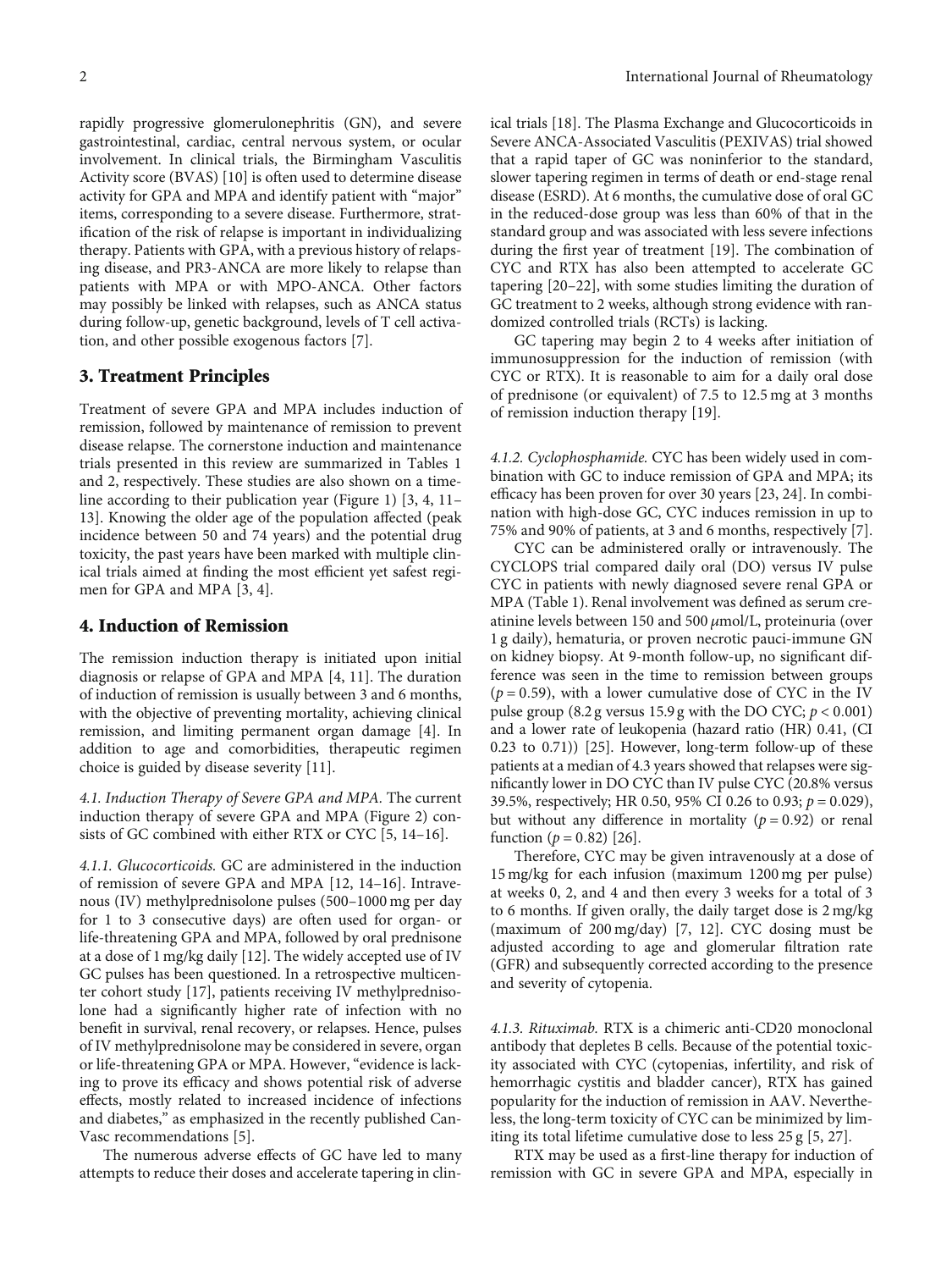<span id="page-2-0"></span>

|               | Trial                                                                                            | Treatment                             | Study type                     | Population                                                                                | Treatment                                                                                                                                                                                                                                   | Outcomes                                                                                                                                                                                                                                                                                                       |
|---------------|--------------------------------------------------------------------------------------------------|---------------------------------------|--------------------------------|-------------------------------------------------------------------------------------------|---------------------------------------------------------------------------------------------------------------------------------------------------------------------------------------------------------------------------------------------|----------------------------------------------------------------------------------------------------------------------------------------------------------------------------------------------------------------------------------------------------------------------------------------------------------------|
| <b>CYC</b>    | <b>CYCLOPS</b> trial<br>$(2009)$ [25]<br><b>CYCLOPS</b><br>trial-long<br>term $(2012)$<br>$[26]$ | CYC daily<br>oral vs.<br><b>CYCIV</b> | <b>RCT</b>                     | Newly diagnosed severe<br>GPA or MPA with renal<br>involvement                            | IV CYC: 15 mg/kg weeks 0, 2,<br>and 4 then q3 weeks<br>continued for 3 months after<br>remission (maximum<br>1200 mg IV/dose)<br>Oral CYC: 2 mg/kg/day until<br>remission then 1.5 mg/kg/day<br>x 3 months (maximum oral<br>dose of 200 mg) | At 9 months: no<br>difference in time to<br>remission with a lower<br>rate of leukopenia and<br>reduced cumulative<br>dose with IV CYC<br>$(n = 149)$<br>At 4.3 years of median<br>follow-up: significantly<br>lower relapses with oral<br>CYC; no difference in<br>mortality or renal<br>survival $(n = 134)$ |
| <b>MTX</b>    | NORAM study<br>$(2005)$ [40]                                                                     | MTX vs.<br><b>CYC</b>                 | <b>RCT</b>                     | Newly diagnosed GPA or<br>MPA without critical<br>organ manifestations<br>$(n = 100)$     | Oral CYC: 2 mg/kg/day until<br>remission (3-6 months) and<br>then 1.5 mg/kg/day until<br>month 10 and discontinued<br>by month 12<br>Oral MTX: 20-25 mg/week<br>for 12 months and then<br>discontinued                                      | At 6 months: MTX<br>noninferior for<br>remission rate; delayed<br>remission in patients<br>with more extensive<br>disease<br>At 18 months:<br>increased relapses with<br><b>MTX</b>                                                                                                                            |
| MMF           | <b>MYCYC</b><br>(2019) [42]                                                                      | CYC vs.<br><b>MMF</b>                 | <b>RCT</b>                     | Newly diagnosed GPA or<br>MPA excluding severe<br>disease $(n = 140)$                     | CYC: IV pulse CYC 15 mg/kg<br>q2-3 weeks for 6 months<br>MMF: 2 g/day increased to<br>3 g/day (if required) for 3-6<br>months<br>Both groups received AZA<br>2 mg/kg daily as maintenance CYC, especially in PR3-<br>therapy                | At 6 months: MMF<br>noninferior for<br>remission<br>At 18 months: more<br>disease relapses with<br>MMF compared to<br>ANCA patients                                                                                                                                                                            |
|               | <b>RITUXVAS</b><br>trial $(2010)$<br>$[28]$                                                      | RTX vs.<br><b>CYC</b>                 | <b>RCT</b>                     | Newly diagnosed<br>generalized GPA or MPA<br>with renal involvement<br>$(n = 44)$         | RTX: 375 mg/m <sup>2</sup> IV weekly x<br>4 (patients received IV CYC<br>15 mg/kg x 2 doses at weeks 0<br>and $3)$<br>CYC: 15 mg/kg IV $\times$ 3 to 6<br>months and then AZA                                                               | At 12 months: no<br>significant difference in<br>sustained remissions,<br>SAE, and deaths                                                                                                                                                                                                                      |
| Rituximab     | RAVE trial<br>$(2010)$ [29]<br><b>RAVE</b>                                                       | RTX vs.<br>CYC                        | RCT                            | Newly diagnosed or<br>severe relapse of GPA or<br>MPA with positive<br>ANCA $(n = 197)$   | RTX: 375 mg/m <sup>2</sup> IV q week<br>x <sub>4</sub><br>Oral CYC: 2 mg/kg/day x 3-6<br>months until remission and<br>then AZA (2 mg/kg/day)                                                                                               | At 6 months: RTX<br>noninferior for<br>remission $(BVAS = 0$<br>and successful<br>completion of<br>prednisone tapering)<br>At 6 months: RTX<br>superior for relapsing<br>vasculitis or PR3-<br>positive patients                                                                                               |
|               | trial-long<br>term $(2013)$<br>$[30]$                                                            |                                       |                                |                                                                                           |                                                                                                                                                                                                                                             | At 18 months: RTX<br>noninferior for<br>remission $(BVAS = 0)$                                                                                                                                                                                                                                                 |
| Reduced<br>GC | Glucocorticoid<br>(Pepper et al.)<br>$(2018)$ [22]                                               | Standard<br>vs. reduced<br>GC         | Multicenter<br>cohort<br>study | Active MPO- or PR3-<br>ANCA vasculitis or<br>ANCA-negative pauci-<br>immune GN $(n = 49)$ | Induction therapy with two<br>doses of RTX and three<br>months of low-dose pulse IV<br>CYC followed by short course<br>(1 to 2 weeks) of GC                                                                                                 | Similar outcomes to a<br>matched population<br>from the EUVAS trials,<br>with lower exposure to<br>CYC and GC                                                                                                                                                                                                  |

| TABLE 1: Induction therapy studies of ANCA-associated vasculitis discussed in this article. |  |  |  |
|---------------------------------------------------------------------------------------------|--|--|--|
|                                                                                             |  |  |  |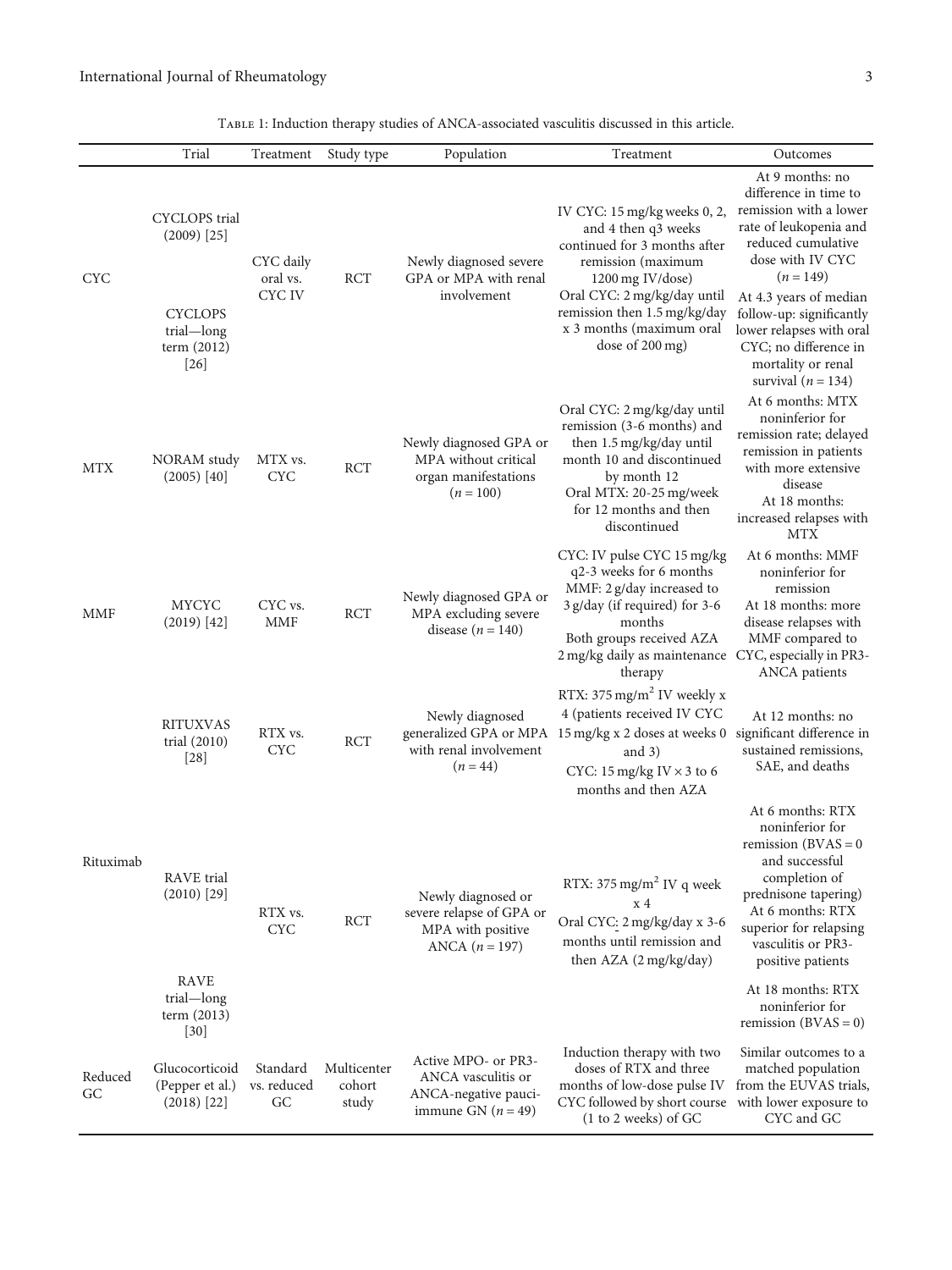|  | TABLE 1: Continued. |  |
|--|---------------------|--|
|  |                     |  |

|                    | Trial                                                 | Treatment                     | Study type                           | Population                                                                                                                                    | Treatment                                                                                                                                                                                                                                                                                                                                            | Outcomes                                                                                                                                                                                               |
|--------------------|-------------------------------------------------------|-------------------------------|--------------------------------------|-----------------------------------------------------------------------------------------------------------------------------------------------|------------------------------------------------------------------------------------------------------------------------------------------------------------------------------------------------------------------------------------------------------------------------------------------------------------------------------------------------------|--------------------------------------------------------------------------------------------------------------------------------------------------------------------------------------------------------|
|                    | CycLowVas<br>$(2019)$ [20]                            | CYC+RTX<br>+reduced<br>GC     | Single-<br>center<br>cohort<br>study | Renal ANCA-associated<br>vasculitis (excluding<br>alveolar hemorrhage,<br>cerebral vasculitis,<br>creatinine > 500 $\mu$ mol/L)<br>$(n = 66)$ | RTX: 1000 mg IV at day 0 and<br>day <sub>14</sub><br>CYC: 10 mg/kg IV weekly for At median follow-up of<br>2 weeks, followed by 500 mg<br>IV weekly for 4 weeks (total of<br>6 doses)<br>Reduced prednisone: rapid<br>taper reaching 12.5 mg/day at<br>week 12                                                                                       | 56 months: reduced<br>risk of death,<br>progression to ESRD,<br>and reduced relapses                                                                                                                   |
| Plasma<br>exchange | MEPEX trial<br>$(2007)$ [34, 63]                      | PLEX vs.<br>MP                | <b>RCT</b>                           | Newly diagnosed severe<br>renal GPA or MPA<br>$(n = 137)$                                                                                     | PLEX: 7 treatments<br>$(60 \text{ mL/kg})$ in 14 days<br>followed by standard therapy<br>(CYC+prednisone)<br>MP: 1000 mg IV per day x 3<br>days followed by standard<br>therapy                                                                                                                                                                      | At 3 and 12 months:<br>more survivors free of<br>dialysis with plasma<br>exchange<br>No difference in long-<br>term survival at 3<br>months, 12 months,<br>and 4 years                                 |
|                    | PEXIVAS trial<br>$(2020)$ [19]                        | PLEX and<br>reduced<br>GC     | <b>RCT</b>                           | Newly diagnosed or<br>severe relapse of GPA or<br>MPA with positive<br>ANCA $(n = 704)$                                                       | Four study groups in a 2-by-2<br>factorial design receiving<br>(i)-PLEX (7 treatments in 14<br>days) vs. no PLEX<br>(ii)-Standard GC doses<br>(PEXIVAS) vs. reduced GC<br>(PEXIVAS-reduced)                                                                                                                                                          | Up to 7 years of follow-<br>up, no difference in<br>death from any cause<br>or ESRD                                                                                                                    |
| Avacopan           | <b>CLEAR</b> trial<br>$(2017)$ [37]                   | Avacopan<br>VS.<br>prednisone | <b>RCT</b>                           | Newly diagnosed or<br>relapsing GPA or MPA<br>$(n = 67)$                                                                                      | All groups: standard<br>induction therapy (CYC or<br>RTX)<br>Control group: avacopan<br>placebo+prednisone 60 mg<br>daily<br>Study group: avacopan 30 mg<br>twice daily+prednisone 20 mg<br>daily<br>Study group: avacopan 30 mg<br>twice daily, no prednisone                                                                                       | At 12 weeks: avacopan<br>treatment with or<br>without prednisone<br>was noninferior to the<br>control group in<br>achieving disease<br>remission                                                       |
|                    | <b>ADVOCATE</b><br>trial<br>Abstract (2020)<br>$[39]$ | Avacopan<br>VS.<br>prednisone | <b>RCT</b>                           | ANCA MPA or GPA<br>patients receiving RTX or<br>CYC/AZA<br>$(n = 330)$                                                                        | All patients: RTX (375 mg/m <sup>2</sup><br>weekly for 4 weeks) or CYC<br>orally (2 mg/kg daily for 14<br>weeks) or IV (15 mg/kg every<br>2 to 3 weeks for 13 weeks,<br>maximum of 1.2 g/dose),<br>followed by 1 to 2 mg/kg of<br>AZA at week 15<br>Prednisone: 60 mg (taper over<br>21 weeks)<br>Avacopan: 30 mg orally twice<br>daily for 52 weeks | At week 26: noninferior<br>remission rate in the<br>avacopan group<br>compared to<br>prednisone<br>At 52 weeks:<br>noninferiority and<br>superiority for<br>sustained remission in<br>the avacopan arm |
| Abatacept          | ${\it ABROGATE}$                                      | Abatacept<br>vs. placebo      | RCT                                  | Relapsing nonsevere<br>GPA $(n = 66)$                                                                                                         | Abatacept: 125 mg sc q week<br>vs. abatacept placebo                                                                                                                                                                                                                                                                                                 | Results expected in 2023                                                                                                                                                                               |

Abbreviations: ad = until; ANCA = antineutrophil cytoplasmic antibody; AZA = azathioprine; CYC = cyclophosphamide; ESRD = end-stage renal disease; GC = glucocorticoid; GFR = glomerular filtration rate; GN = glomerulonephritis; GPA = granulomatosis with polyangiitis; IV = intravenous; MMF = mycophenolate mofetil; MP = methylprednisolone; MPA = microscopic polyangiitis; MTX = methotrexate; q = every; PLEX = plasma exchange; RCT = randomized controlled trial;  $RTX =$  rituximab;  $SAE =$  severe adverse events;  $sc =$  subcutaneous;  $vs =$  versus;  $x =$  times.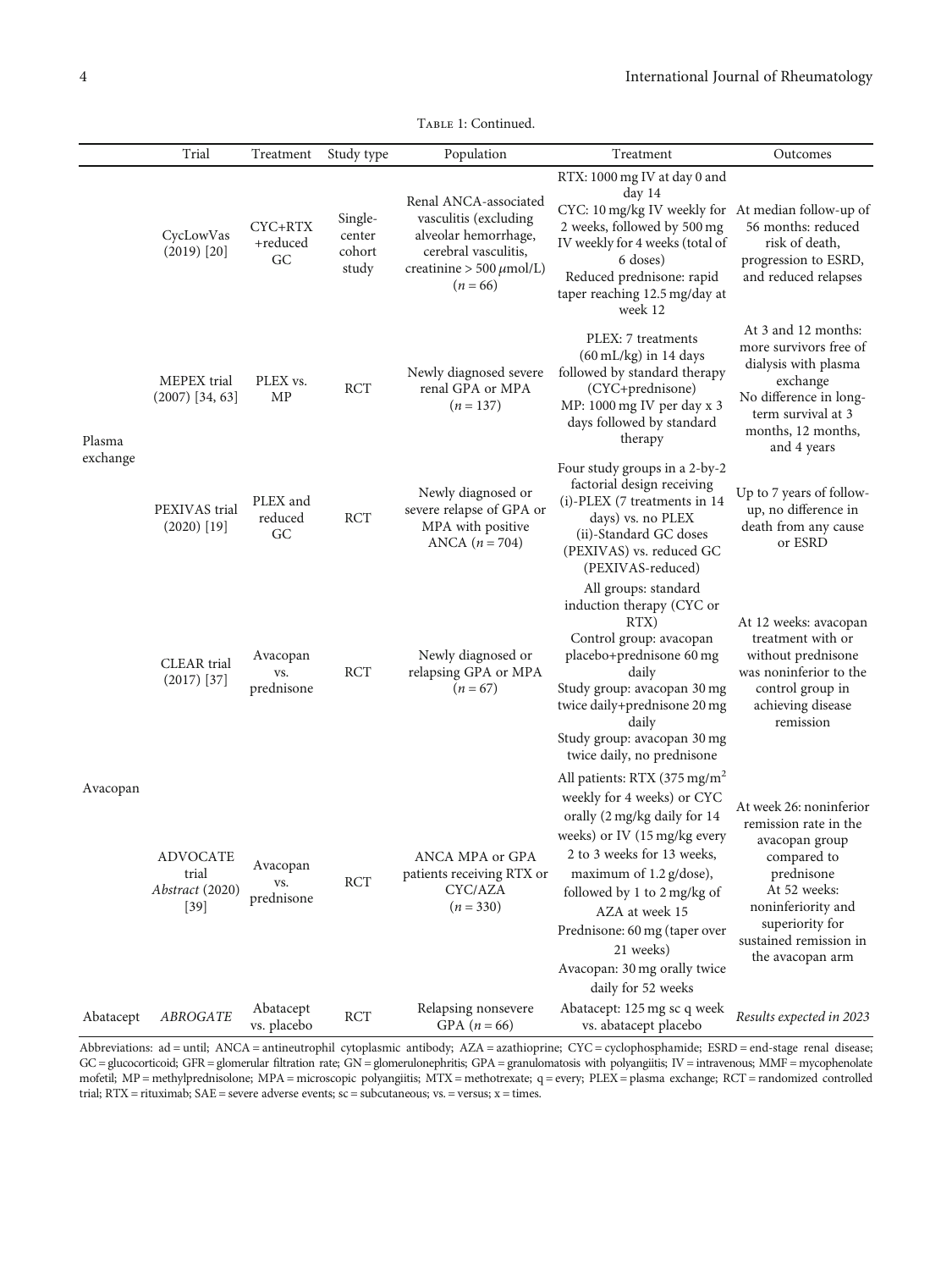Table 2: Maintenance therapy trials of ANCA-associated vasculitis discussed in this article.

<span id="page-4-0"></span>

|            | Trial                                                                                                | Therapy                                                 | Study<br>type | Population                                                                                                                                                           | Doses                                                                                                                                                                                                                                    | Outcomes                                                                                                                                                                                                                               |
|------------|------------------------------------------------------------------------------------------------------|---------------------------------------------------------|---------------|----------------------------------------------------------------------------------------------------------------------------------------------------------------------|------------------------------------------------------------------------------------------------------------------------------------------------------------------------------------------------------------------------------------------|----------------------------------------------------------------------------------------------------------------------------------------------------------------------------------------------------------------------------------------|
| <b>CYC</b> | <b>CYCAZAREM</b><br>trial (2003) [45]                                                                | CYC vs. AZA                                             | <b>RCT</b>    | Newly diagnosed<br>generalized ANCA-<br>associated vasculitis after<br>induction with GC and<br>oral CYC. $(n = 144)$                                                | CYC: 1.5 mg/kg/day for<br>12 months<br>AZA: 2 mg/kg/day for 12<br>months<br>Both arms received after<br>AZA until month 12                                                                                                               | No difference in relapse<br>and adverse events at 18<br>months of follow-up                                                                                                                                                            |
| <b>MMF</b> | <b>IMPROVE</b> trial<br>$(2010)$ [47]                                                                | AZA vs.<br><b>MMF</b>                                   | RCT           | Newly diagnosed GPA or<br>MPA after induction with<br>GC and CYC. $(n = 156)$                                                                                        | AZA: 2 mg/kg/day for 12<br>months, then<br>1.5 mg/kg/day for 6<br>months, and 1 mg/kg/day<br>until month 42<br>MMF: 2000 mg/day for 12<br>months, then 1500 mg for<br>6 months, and 1000 mg<br>until month 42                            | At median follow-up of 39<br>months: increased<br>incidence of first relapse in<br>the MMF group compared<br>to AZA; increased<br>incidence of first major<br>relapse in the MMF group<br>compared to AZA                              |
| <b>MTX</b> | <b>WEGENT</b> trial<br>$(2008)$ [43]<br><b>WEGENT</b><br>trial-long term<br>$(2016)$ [44]            | MTX vs. AZA RCT                                         |               | Newly diagnosed GPA or<br>MPA with positive<br>serologic or histological<br>ANCA, after induction<br>with GC and CYC                                                 | AZA: 2 mg/kg/day for 12<br>months<br>MTX: 0.3 mg/kg/week<br>(oral or subcutaneous),<br>progressively increasing<br>to 25 mg/week for 12<br>months                                                                                        | At median follow-up of 29<br>months: No difference in<br>adverse reactions and<br>relapses ( $n = 126$ )<br>At 10 years: no significant<br>difference in relapse-free<br>survival $(n = 112)$                                          |
| AZA        | REMAIN trial<br>$(2017)$ [46]                                                                        | Prolonged<br><b>AZA</b><br>treatment for<br>maintenance | <b>RCT</b>    | Newly diagnosed GPA or<br>MPA or renal-limited<br>vasculitis after induction<br>with GC and CYC ( $n = 117$                                                          | Maintenance with AZA<br>and prednisone low dose<br>for 24 vs. 48 months                                                                                                                                                                  | Significant reduction of<br>relapse with 48 months of<br>treatment compared to 24<br>months; ANCA positivity<br>at randomization<br>associated with relapse risk                                                                       |
|            | <b>MAINRITSAN</b><br>trial (2014) [52]<br>MAINRITSAN-RTX vs. AZA<br>$1 - 60$ months<br>$(2018)$ [53] |                                                         | RCT           | Newly diagnosed or relapse<br>of severe GPA or MPA or<br>renal-limited vasculitis in<br>complete remission after<br>induction therapy with GC<br>and CYC $(n = 115)$ | RTX: 500 mg IV at days 0<br>and 14 and then at<br>months 6, 12, and 18<br>(total 18 months)<br>AZA: 2 mg/kg/day for 12<br>months, 1.5 mg/kg/day<br>for 6 months, and then<br>1 mg/kg/day for 4 months<br>(total: 22 months)              | At 28 months of follow-up:<br>less relapses with RTX<br>At 60 months: improved<br>survival and increased<br>major relapse-free survival<br>with RTX                                                                                    |
| Rituximab  | MAINRITSAN- Fixed RTX vs.<br>$2(2018)$ [54]                                                          | individualized                                          | RCT           | Newly diagnosed or<br>relapsing severe GPA or<br>MPA in complete<br>remission after induction<br>therapy with GC and CYC<br>or RTX $(n = 162)$                       | Fixed: 500 mg IV at days 0<br>and 18 months<br>Individualized: 500 mg IV<br>at randomization and<br>then reinfusion only if<br>reappearance of CD19 or<br>ANCA or increased titer<br>of ANCA; measured every<br>3 months, until month 18 | and 14 and then at 6, 12, Median of 5 vs. 3 infusions<br>in 2 years, respectively<br>At 28 months of follow-up:<br>no significant difference in<br>relapse rate; ANCA and<br>CD19 measured every 3<br>months do not predict<br>relapse |
|            | MAINRITSAN-<br>$3(2020)$ [55]                                                                        | RTX 2 vs. 4<br>years                                    | <b>RCT</b>    | Newly diagnosed or<br>relapsing severe GPA or<br>MPA in complete<br>remission following the<br>completion of<br>MAINRITSAN-2 trial<br>$(n = 97)$                     | Four additional 500 mg IV<br>doses of RTX: at<br>inclusion, months 34, 40,<br>and 46 vs. placebo                                                                                                                                         | At 56 months: relapse-free<br>survival rates superior with<br>RTX with no difference in<br>severe adverse events                                                                                                                       |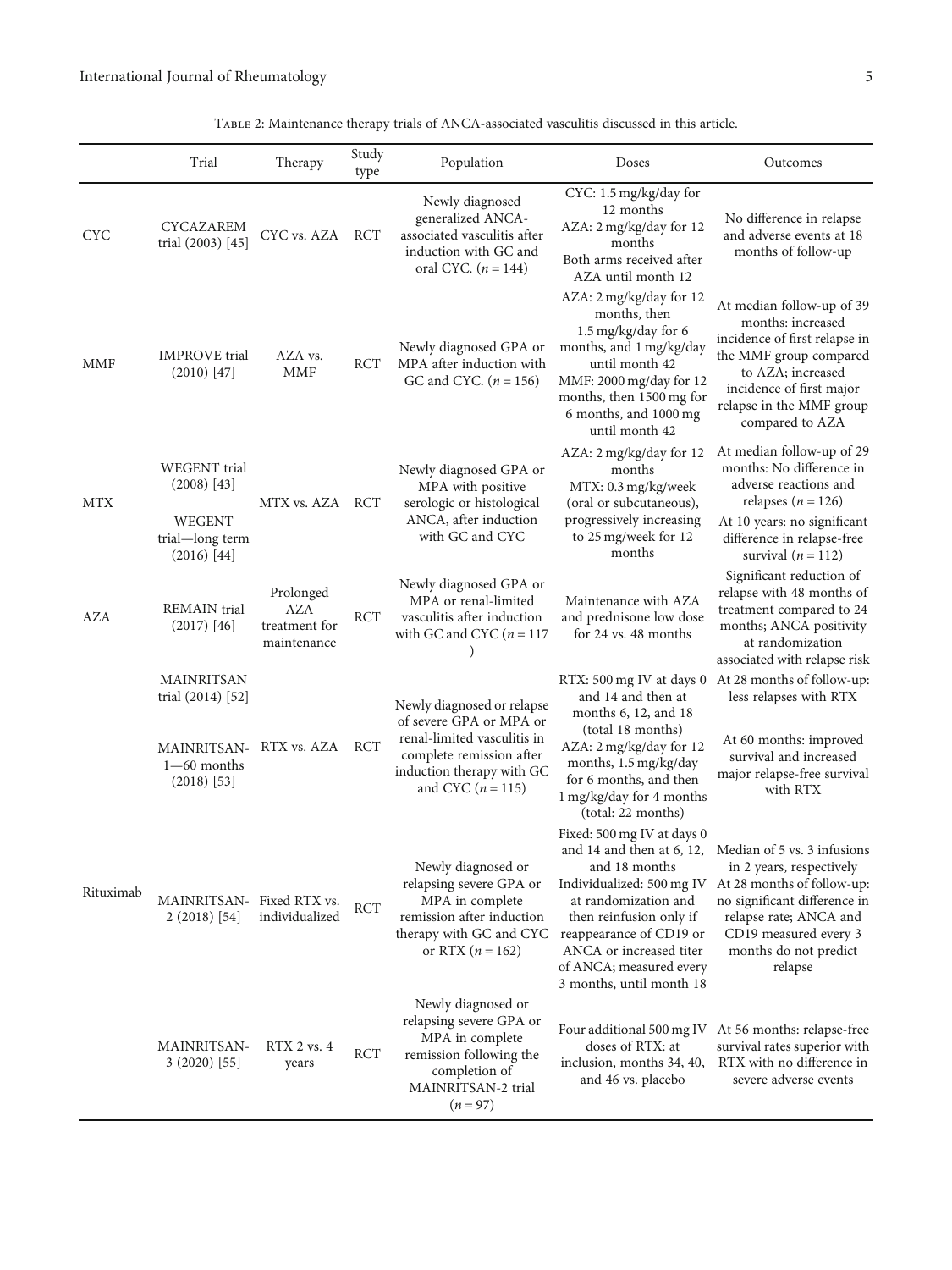<span id="page-5-0"></span>

|            | Trial                                         | Therapy                              | Study<br>type | Population                                                                                                           | Doses                                                                                                                                                           | Outcomes                                                                                                                              |
|------------|-----------------------------------------------|--------------------------------------|---------------|----------------------------------------------------------------------------------------------------------------------|-----------------------------------------------------------------------------------------------------------------------------------------------------------------|---------------------------------------------------------------------------------------------------------------------------------------|
|            | <b>RITAZAREM</b><br>Abstract (2019)<br>$[56]$ | RTX vs. AZA                          | <b>RCT</b>    | Maintenance therapy after<br>a major relapse of GPA or<br>MPA after induction with<br>$GC+RTX (n = 170)$             | RTX: 1000 mg IV every 4<br>months x 5 doses<br>AZA: 2 mg/kg/day                                                                                                 | At 24 months of follow-up:<br>RTX superior to AZA to<br>prevent relapses                                                              |
| Belimumab  | <b>BREVAS</b> trial<br>$(2019)$ [58]          | Belimumab<br>vs. placebo             | <b>RCT</b>    | Newly diagnosed or<br>relapsing severe GPA or<br>MPA after induction with<br>GC and either CYC or<br>RTX $(n = 105)$ | All patients: AZA<br>(2 mg/kg/day) and low-<br>dose GC<br>Belimumab: 10 mg/kg IV<br>on days 0, 14, and 28 and<br>then every 28 days vs.<br>placebo of belimumab | At 12 months: no<br>difference in vasculitis<br>relapse<br>No relapsing disease in<br>patients receiving RTX<br>followed by belimumab |
|            | <b>COMBIVAS</b>                               | Belimumab<br>$+RTX$ vs.<br>RTX alone | <b>RCT</b>    | Patients with PR3-positive<br>$AAV (n = 30)$                                                                         | Rituximab: 1 g IV x 2<br>doses (all patients)<br>Belimumab group:<br>200 mg sc q week                                                                           | Results expected in 2023                                                                                                              |
| Prednisone | <b>TAPIR</b> trial                            | Low-dose<br>prednisone               | Open<br>label | GPA in remission ( $n = 60$ )                                                                                        | All patients tapered to<br>5 mg of daily prednisone<br>and then randomized<br>Prednisone: 5 mg daily<br>No prednisone: taper to<br>0 <sub>mg</sub>              | Results pending<br>Endpoint: rate of relapse<br>being the endpoint at 6<br>months after<br>randomization                              |
|            | <b>MAINEPSAN</b><br>trial                     | Low-dose<br>prednisone               | <b>RCT</b>    | Patients with GPA or MPA<br>in remission, 12 months<br>following induction<br>therapy                                | Prednisone: continue<br>5 mg daily for 12 months<br>No prednisone: taper to<br>$0$ mg in 1 month                                                                | Recruiting in France                                                                                                                  |

Table 2: Continued.





Figure 1: Timeline of hallmark trials of ANCA-associated vasculitis.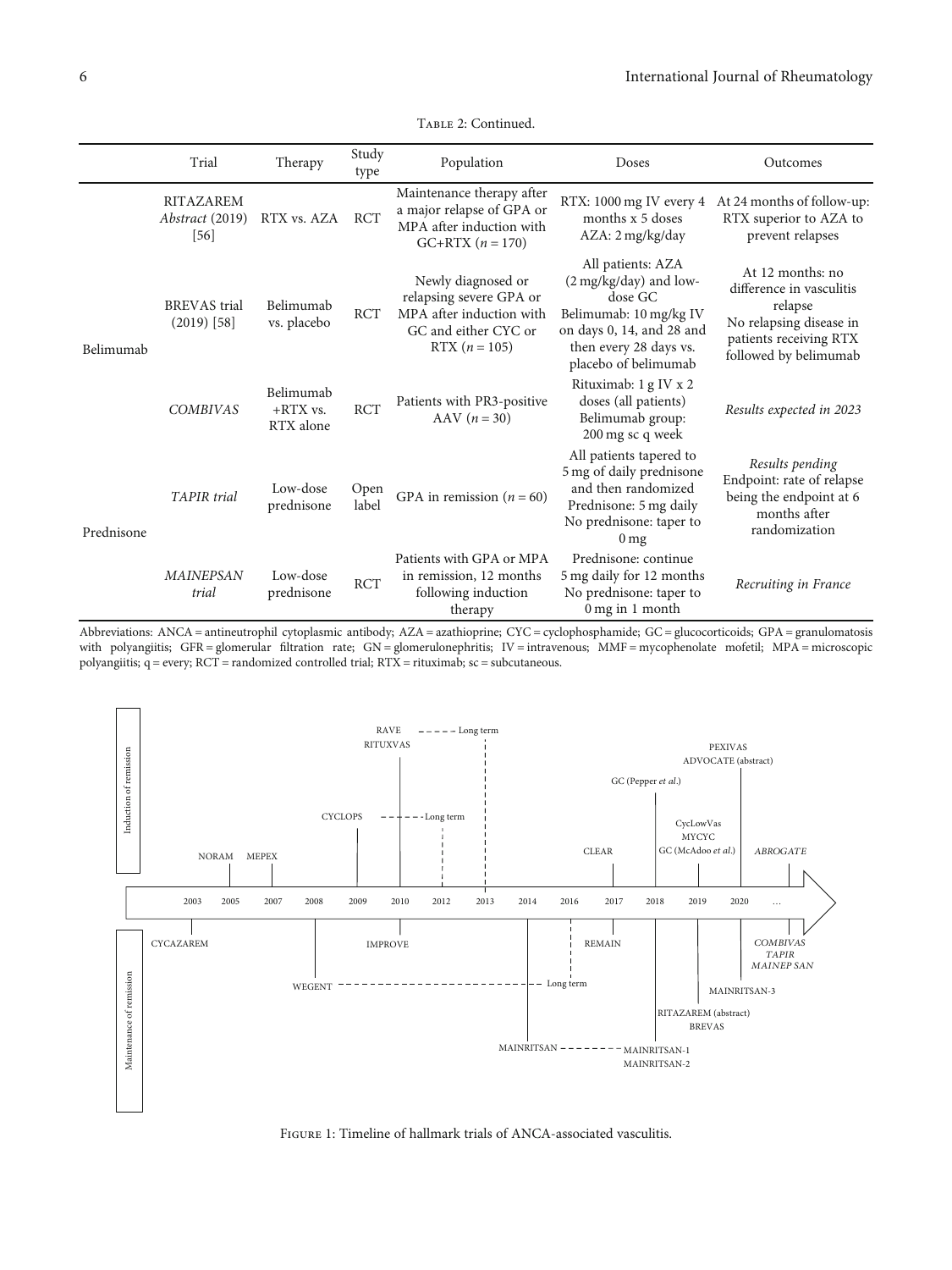<span id="page-6-0"></span>

Figure 2: Suggested algorithm of induction therapy in severe GPA or MPA.

patients with contraindications to CYC [\[5\]](#page-11-0). Two main RCTs compared CYC and RTX head to head.

The RITUXVAS trial was conducted as an open-label randomized study and included patients with newly diagnosed generalized GPA or MPA with renal involvement (median GFR below 18 mL/min/1.73m<sup>2</sup>). Participants in the CYC group received the drug intravenously for 3 to 6 months, followed by azathioprine (AZA). Patients in the RTX group received 375 mg/m<sup>2</sup> every week for 4 weeks, with 2 pulses of IV CYC (15 mg/kg) with the first and the third RTX infusion. Comparing CYC to RTX (Table [1](#page-2-0)), there was no significant difference in sustained remissions  $(p = 0.68)$ , severe adverse reactions  $(p = 0.77)$ , or deaths  $(p = 1.00)$  at 12 months of follow-up. In RITUXVAS, RTX was equivalent to CYC, but not superior for induction of remission [\[28\]](#page-12-0).

The Rituximab in ANCA-Associated Vasculitis (RAVE) trial, a noninferiority double-blinded RCT, studied patients

with severe newly diagnosed or relapsing GPA or MPA, with positive ANCA and a BVAS/WG > 3. At 6-month follow-up, remission, defined as a BVAS = 0 and a successful complete tapering of prednisone, was noninferior with RTX compared to CYC, respectively, 64% versus 53% (*p* < 0*:*001 for noninferiority). In patients with relapsing GPA or MPA, RTX was shown superior to CYC (67% versus 42%;  $p = 0.01$ ) for remission induction at 6 months [\[29\]](#page-12-0). A longer follow-up of the relapsing patients confirmed that RTX was superior to CYC at 12 months' follow-up (48% versus 39%,  $p = 0.009$ , but no longer at 18 months ( $p = 0.06$ ). For newly diagnosed and relapsing patients combined, remission at 18 months with RTX was noninferior to CYC (39% and 33%, respectively,  $p < 0.001$ ). However, it is important to note that patients in the CYC received AZA after 3 to 6 months of treatment with CYC, whereas the RTX group received no further treatment [\[30\]](#page-12-0). Interestingly, patients with PR3-ANCApositive antibodies doubled their chances of remission at 6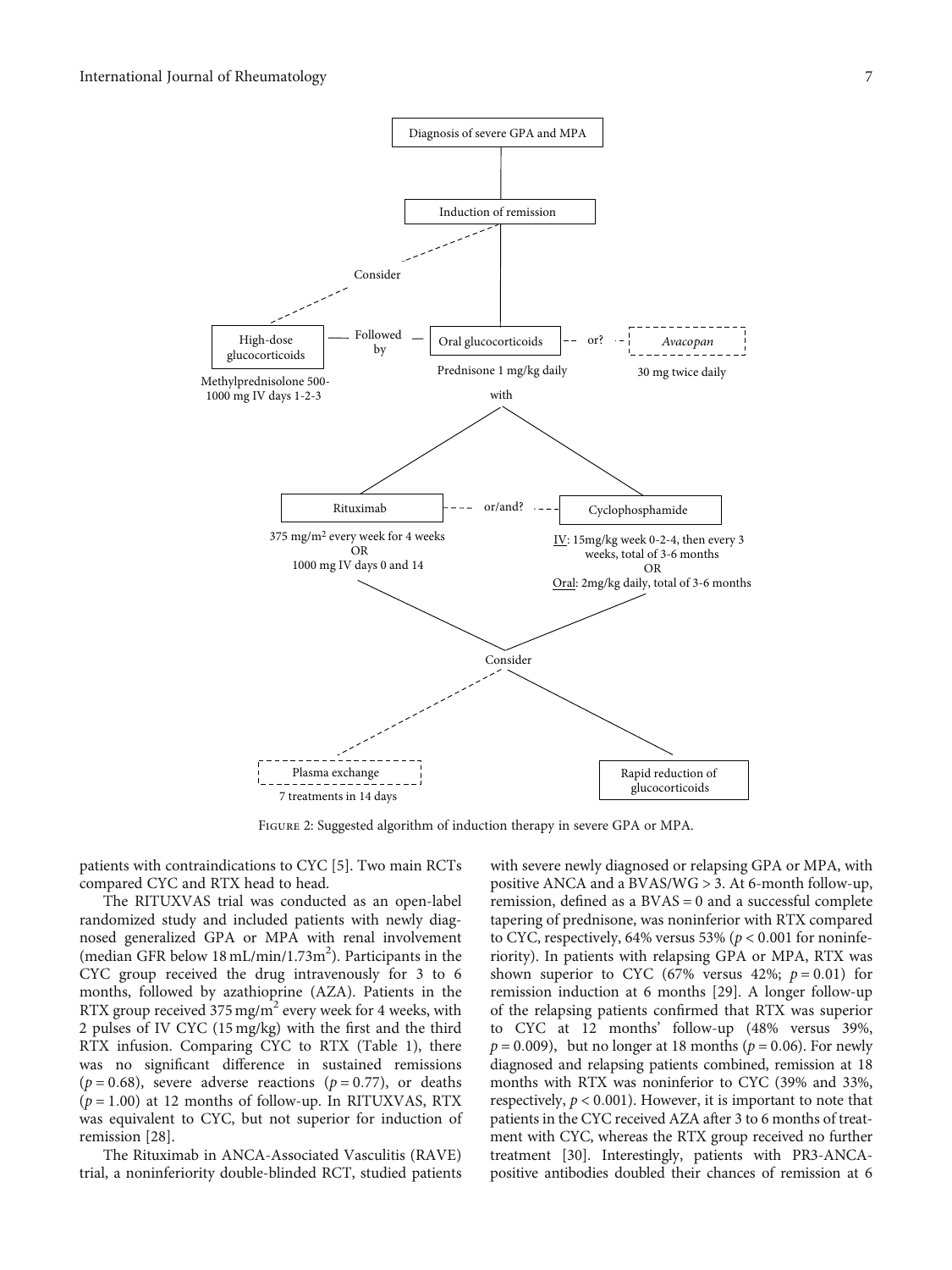months with RTX when compared to a matched population receiving CYC [\[31](#page-12-0)].

Although the 4-dose RTX regimen  $(375 \text{ mg/m}^2 \text{ weekly})$ for 4 weeks) has been most extensively studied for induction therapy in AAV, many clinicians choose to use the 2-dose regimen (1000 mg IV on days 0 and 14, as used for rheumatoid arthritis) to reduce infusion frequency, total dose, and cost. A recent meta-analysis compared the efficacy and safety of these two RTX regimens for the induction of remission in severe AAV [\[32\]](#page-12-0). No difference was found in terms of efficacy and safety between the 4-dose and 2-dose RTX regimens. However, head-to-head clinical trials comparing these two regimens have not yet been conducted.

4.1.4. Combination Rituximab and Cyclophosphamide. The CycLowVas induction of remission cohort study showed a reduction in risk of death (HR 0.29;  $p = 0.004$ ), progression to ESRD (HR 0.20; *p* = 0*:*007), and relapses (HR 0.49;  $p = 0.04$ ) in the CYC and RTX combination group, with rapid GC tapering [\[20](#page-12-0)] (doses in Table [1](#page-2-0)). Similar regimens prospectively studied were shown to be effective and safe [\[21](#page-12-0)]. However, as previously mentioned, further trials are needed to confirm the safety and superiority of the combination regimen. Moreover, promising results emerge from studies using low-dose GC. Nevertheless, trials with more statistical power are needed to safely recommend lower dose and shorter GC and CYC regimens [\[22](#page-12-0)].

4.1.5. Plasma Exchange. The rationale behind plasma exchange (PLEX) is to reduce circulating serum ANCA levels, as the pathogenic role of ANCA, especially MPO-ANCA, is well supported by animal models [\[33\]](#page-12-0). Two major trials studied the use of PLEX in GPA and MPA.

The MEPEX trial compared PLEX to IV pulse methylprednisolone and included patients with GPA or MPA and pauci-immune GN confirmed on renal biopsy with a serum creatinine above 500 *μ*mol/L. At 3 months of follow-up, 69% of participants survived free of dialysis in the PLEX group compared to 49% in the standard pulse therapy  $(p = 0.02)$ . At 12 months, 59% of patients in the plasma exchange group survived free of dialysis versus 43% with pulse therapy  $(p = 0.008)$ , yet no difference was shown in long-term survival at 3 months, 12 months, and 4 years. However, long-term analyses were limited by the low statistical power related to an uneven loss of patients in the study groups [\[34\]](#page-12-0).

Thirteen years later, the PEXIVAS trial studied four groups of patients in a 2-by-2 factorial design, to assess the efficacy of a reduced-dose GC regimen and PLEX for induction of remission in GPA and MPA. A total of 704 participants with newly diagnosed or severe relapsing GPA or MPA with positive ANCA were included. Severe disease was defined as active GN on biopsy or on urine sediment, with a GFR below 50 mL/min/1.73 $m^2$ , or pulmonary hemorrhage (with compatible pulmonary imaging and either hemoptysis, positive bronchoalveolar lavage, unexplained anemia, or increased diffusing capacity of carbon dioxide). Initial randomization assigned patients to undergo PLEX or not and to receive standard or reduced GC regimen. No survival difference was shown with PLEX; death or ESRD was observed in 28.4% of participants at up to 7 years of followup in the PLEX group compared to 31.0% in the control group  $(p = 0.27)$  [\[19\]](#page-12-0).

Therefore, urgent PLEX does not need to be routinely performed in most cases of severe AAV. However, caution must be exerted as some subsets of patients with very severe AAV were underrepresented in PEXIVAS, notably patients with diffuse crescentic GN, with creatinine levels above 500 *μ*mol/L, and those requiring hemodialysis and/or affected with severe diffuse pulmonary hemorrhage (DAH). The potential benefit of PLEX in patients with DAH and requiring mechanical ventilation has previously been suggested [[35](#page-12-0)]. Renal response to PLEX might also be predicted by the renal histopathological classification and not solely by the serum creatinine levels [[36](#page-12-0)].

4.1.6. Avacopan. The central role of neutrophil activation in the pathogenesis of AAV is well described [[4\]](#page-11-0). Avacopan, a selective antagonist of the C5a receptor on neutrophils, has anti-inflammatory properties without causing immunosuppression; it blocks the alternative complement cascade in a way that prevents tissue damage while allowing neutrophils to exert their protective functions. Avacopan was compared to prednisone in three trials, two of which are presented here. The small, open-label, and exploratory CLEAR study, a phase 2 trial, enrolled patients with newly diagnosed or severe relapsing GPA or MPA. Participants were randomized in three groups: oral prednisone plus placebo (control group), oral low-dose prednisone plus avacopan, and avacopan without prednisone (doses in Table [2\)](#page-4-0). At 12 weeks of follow-up, treatment with avacopan alone and combined with prednisone was shown noninferior to the control group in achieving disease response ( $p = 0.01$  in the avacopan alone group and  $p = 0.002$  in the avacopan plus prednisone group) [[37](#page-12-0)].

Prednisone and avacopan were then compared in a randomized, placebo-controlled phase 3 trial, the Avacopan in Antineutrophil Cytoplasmic Antibody- (ANCA-) Associated Vasculitis (ADVOCATE) trial [\[NCT02994927\]](https://clinicaltrials.gov/ct2/show/NCT02994927) [[38](#page-12-0)]. Patients with newly diagnosed or relapsing GPA or MPA were randomized to receive prednisone or the study drug, oral avacopan. Patients from both groups were treated with RTX  $(375 \text{ mg/m}^2$  weekly for 4 weeks) or CYC, followed by 1 to 2 mg/kg of AZA. CYC was given orally (2 mg/kg daily for 14 weeks) or IV (15 mg/kg every 2 to 3 weeks for 13 weeks, with a maximum of 1200 mg/dose). Participants in the avacopan group received oral avacopan (30 mg twice daily) for 52 weeks and a placebo prednisone taper. Participants in the prednisone arm received oral doses starting at 60 mg daily, tapered to 0 mg over 20 weeks, and a placebo of avacopan. Remission was defined as BVAS = 0 and discontinuation of GC within 4 weeks before week 26, sustained until week 52. Avacopan was proven noninferior in inducing remission at 26 weeks of follow-up (72.3% in the avacopan group versus 70.1% in the prednisone group; *p* < 0*:*0001 for noninferiority). Avacopan remained noninferior and even superior to prednisone at 52 weeks for sustained remission (65.7% in the avacopan arm versus 54.9% in the prednisone arm;  $p = 0.0066$  for superiority). The study drug was also able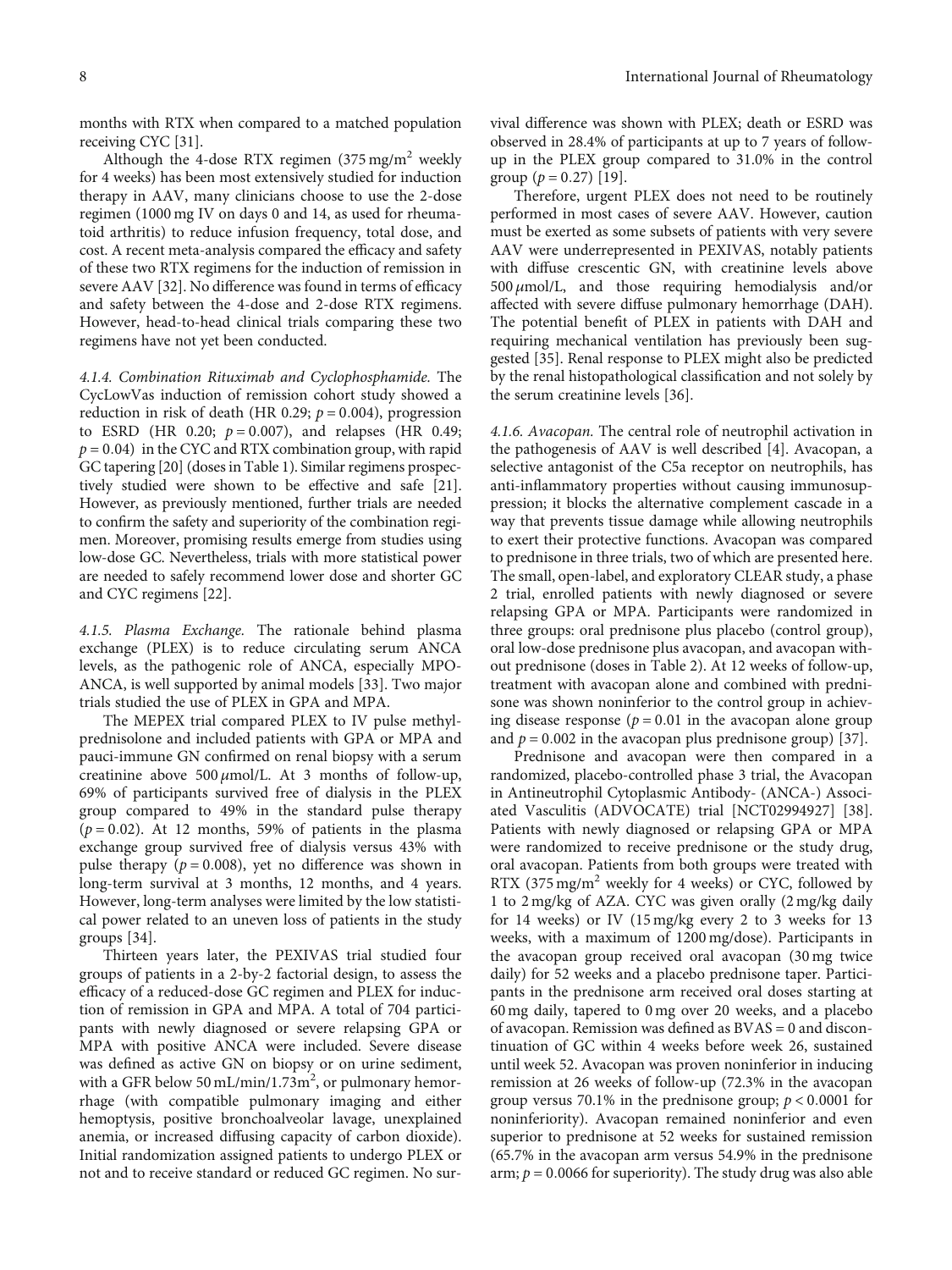to further improve kidney function when compared to prednisone and to reduce cumulative GC toxicity [[39](#page-12-0)].

Considering the importance of GC-induced toxicity in the treatment of AAV, the development of safe reduced GC regimens, as in PEXIVAS, CycLowVas, and ADVOCATE trials, is encouraging and marks the impressive evolution of clinical research in AAV.

4.2. Induction of Remission in Nonsevere GPA and MPA. The induction of remission in nonsevere GPA and MPA (without organ- or life-threatening manifestations) usually involves GC in combination with either methotrexate (MTX) or mycophenolate mofetil (MMF). RTX maybe be used; however, it has not been thoroughly investigated in nonsevere GPA and MPA. A lower dose of oral prednisone, 0.5 mg/kg daily (or equivalent), can often be used initially and tapered 2 to 4 weeks after initiation of immunosuppressive therapy. Such a reduced-dose tapering schedule is a reasonable approach for patients with nonsevere AAV and may be adjusted according to clinical response and delay of action of the additional immunosuppressant chosen.

4.2.1. Methotrexate. The Nonrenal Wegener's Granulomatosis Treated Alternatively with Methotrexate (NORAM) trial compared CYC to MTX in newly diagnosed early systemic ANCA-associated vasculitis without critical organ manifestations. Both treatments were administered for 12 months. The remission rate at 6 months of this unblinded trial was noninferior with MTX compared to CYC (89.8% versus 93.5%,  $p = 0.041$ ). However, in patients with extensive disease or pulmonary involvement, time to achieve remission was longer with MTX as opposed to CYC. At 18 months, relapses were more common in patients treated with MTX than CYC (69.5% versus 46.5%;  $p = 0.023$ ), which demonstrated at that time the importance of immunosuppressive therapy beyond 12 months [\[40\]](#page-13-0). MTX may therefore be used for induction of remission of nonsevere AAV, at weekly doses of 0.3 mg/kg orally or subcutaneously, with a maximum dose of 25 mg. Maintenance of remission therapy is recommended in most cases once remission is achieved and will be further discussed below [\[12, 14](#page-12-0)–[16](#page-12-0)].

4.2.2. Mycophenolate Mofetil. MMF, an immunosuppressant that acts selectively on lymphocytes, is used for various autoimmune diseases and for organ transplantation [\[41\]](#page-13-0). In the Mycophenolate Mofetil versus Cyclophosphamide for Remission Induction in AAV (MYCYC) trial, MMF was compared to CYC in newly diagnosed GPA or MPA. Participants with life-threatening vasculitis, rapidly progressive GN, or a GFR below 15 mL/min/m<sup>2</sup> were excluded. At induction of remission, participants received standard GC therapy and either 2000 mg of MMF daily, which was increased to 3000 mg if remission was not achieved at 4 weeks, or 15 mg/kg of IV CYC pulse every 2-3 weeks. Once remission was achieved, both groups received AZA 2 mg/kg daily as maintenance therapy. MMF was noninferior to CYC to induce remission at 6 months (67% vs. 61%, respectively, risk difference of 5.7%, 90% CI (-7.5–19%)). However, patients receiving MMF as an induction therapy had a higher relapse rate in the following 6 months after achieving remission (*p* = 0*:*049) [\[42\]](#page-13-0). Hence, MMF, up to 3000 mg daily, can be considered in induction of remission of patients with nonsevere AAV.

### 5. Maintenance of Remission Therapy

Once remission is achieved, maintenance of remission (Figure [3](#page-9-0)) is important to prevent disease relapses. Vasculitis disease flares after achieving remission may occur in 5-50% of patients on maintenance therapy and in up to 80-90% of patients if no maintenance therapy is initiated [[13](#page-12-0)]. Many factors, several still unknown, influence the risk of disease flare; patients with GPA, previous history of relapse(s), and PR3-ANCA positive are more likely to relapse (again) than patients with MPA [[7\]](#page-11-0) or with MPO-ANCA [\[7](#page-11-0)]. The most widely used therapies for maintenance of remission include MTX, AZA, and RTX. In certain cases, MMF or leflunomide (LEF) may be used. The role of prednisone in the maintenance of remission will also be discussed.

5.1. Methotrexate, Azathioprine, Mycophenolate Mofetil, and Leflunomide. The safety of MTX in maintenance therapy was evaluated in the Wegener's Granulomatosis–Entretien (WEGENT) trial. Patients with newly diagnosed GPA or MPA and positive serologic testing or biopsy were enrolled in this study that compared MTX to AZA (doses in Table [2\)](#page-4-0) for maintenance of remission. At median followup of 29 months, no difference in adverse reactions or relapses was noted between MTX and AZA, with 33% and 36% of participants relapsing, respectively  $(p = 0.71)$  [[43](#page-13-0)]. Longer follow-up of the same cohort of patients evaluated the rate of relapses or adverse events after discontinuation of the two drugs [\[44\]](#page-13-0). No significant difference was proven in relapse-free survival (33.5% in the MTX group versus 26.3% in the AZA group;  $p = 0.29$ ) and in overall survival (79.9% in the MTX group versus 75.1% in the AZA group;  $p = 0.56$ ) at 10 years of follow-up after maintenance treatment.

The Cyclophosphamide versus Azathioprine as Remission Maintenance Therapy for ANCA-Associated Vasculitis Study (CYCAZAREM) compared continuous CYC versus a switch to AZA for maintenance of remission (doses in Table [2\)](#page-4-0). Participants with newly diagnosed generalized AAV initially all received prednisone and oral CYC (2 mg/kg per day). Once remission was achieved between 3 to 6 months after treatment initiation, patients were randomized to continue oral CYC (1.5 mg/kg per day) or replace it with AZA (2 mg/kg daily) for 12 months. All participants were switched to AZA after 12 months. No difference in relapse rate was noted at 18 months' follow-up (15.5% for AZA and 13.7% for CYC;  $p = 0.65$ ) [\[45\]](#page-13-0). Because of the potential adverse effects of CYC, switching to AZA for maintenance therapy after induction of remission achieved with CYC was deemed safer and appropriate [\[12, 14](#page-12-0)–[16\]](#page-12-0).

The duration of maintenance therapy with AZA was studied in the prolonged Remission-Maintenance Therapy in Systemic Vasculitis (REMAIN) trial. A significant reduction of relapse rates was noted with 48 months of treatment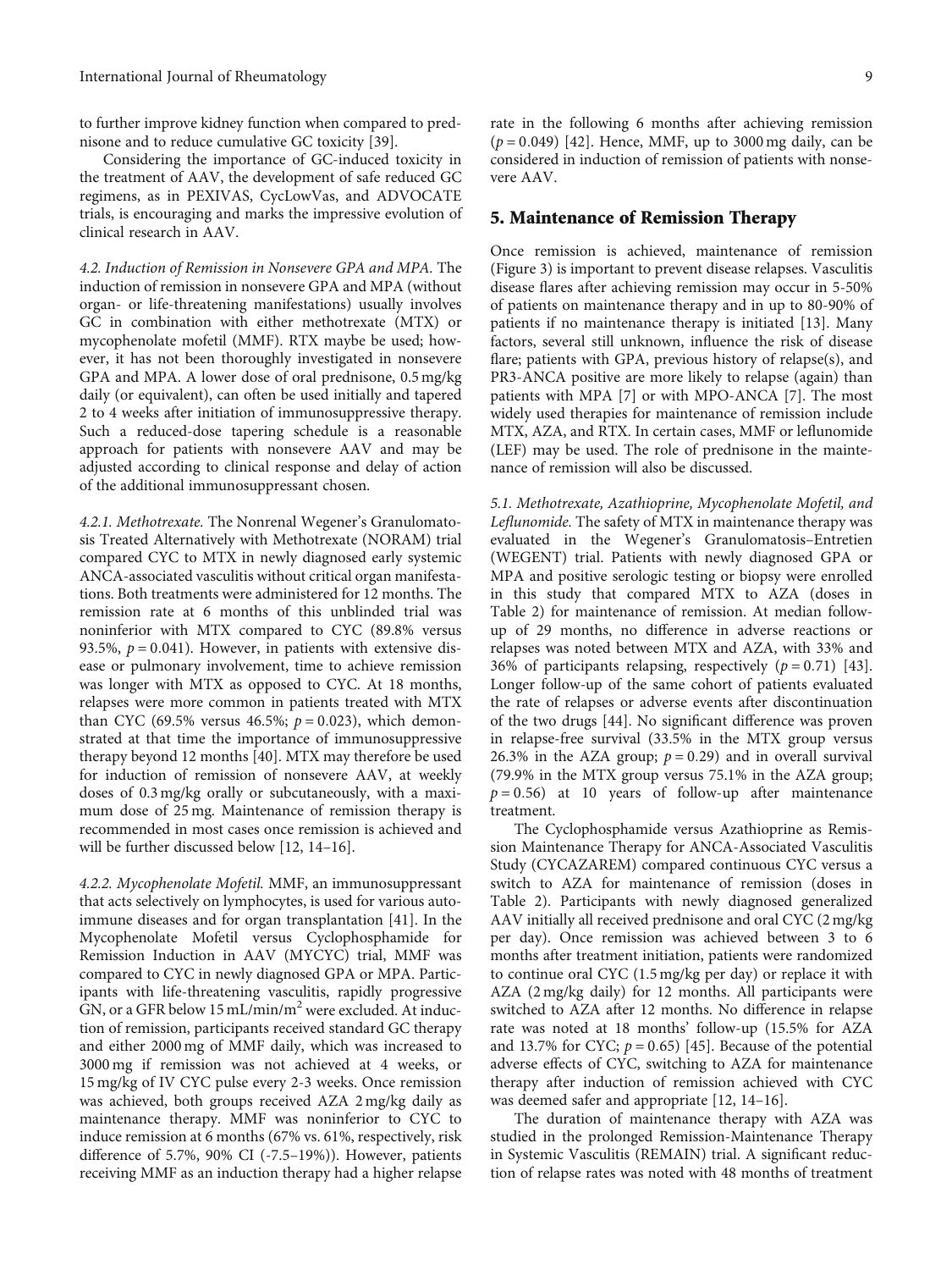<span id="page-9-0"></span>

Figure 3: Suggested algorithm of maintenance therapy in severe GPA and MPA.

compared to 24 months only, of 22% and 63%, respectively (*p* < 0*:*0001). Interestingly, ANCA positivity at randomization was a predictor of relapse [\[46\]](#page-13-0).

Subsequently, AZA was compared to MMF for maintenance therapy in the International Mycophenolate Mofetil Protocol to Reduce Outbreaks of Vasculitides (IMPROVE) trial. All patients achieved remission with GC and CYC and then were randomized to receive daily AZA (2 mg/kg for 12 months, 1.5 mg/kg for 6 months, and 1 mg/kg until month 42) or daily MMF (2000 mg for 12 months, 1500 mg for 6 months, and 1000 mg until month 42). At median followup of 39 months, an increased incidence of first relapses occurred in the MMF group compared to AZA (HR 1.69; 95% CI 1.06-2.07; *p* = 0*:*03). Moreover, a higher incidence of first major relapse was shown in the first group compared to the latter (HR 2.14; 95% CI 0.99-4.64; *p* = 0*:*054) [[47](#page-13-0)]. Consequently, AZA is considered a better option than MMF to maintain remission in patients with GPA or MPA.

LEF exerts anti-inflammatory and immunomodulatory effects through activation of p53, resulting in the inhibition of the proliferation of lymphocytes [\[48\]](#page-13-0). LEF was compared to MTX for maintenance of remission. Patients with generalized GPA were enrolled in a RCT to receive MTX or LEF

after induction therapy with CYC. Participants in the LEF arm had significantly fewer major relapses (*p* = 0*:*037) in the 2 years following remission [\[49\]](#page-13-0). More recently, LEF was described in a retrospective study as an induction and maintenance therapy in 93 participants with different vasculitides, including 45 patients with GPA and 8 patients with MPA. Most patients had low-dose prednisone and 89% had an active disease at treatment initiation. In patients with GPA, 69% achieved remission at 6 months [\[50\]](#page-13-0). Hence, although evidence is limited, LEF may be considered as an alternative agent for maintenance therapy in AAV [[51](#page-13-0)].

5.2. Rituximab for Maintenance of Remission. Evidence around RTX in maintenance therapy comes mainly from a series of trials called the MAINRITSAN trials (Table [2](#page-4-0)). The first Maintenance of Remission using Rituximab in Systemic ANCA-Associated Vasculitis (MAINRITSAN) study included newly diagnosed, severe relapsing GPA or MPA, or renal-limited ANCA-associated vasculitis. Patients received the standard induction treatment with prednisone and CYC until remission and then were randomized to receive either RTX for 18 months or AZA for 22 months. RTX dosing was 500 mg IV at days 0 and 14 and then at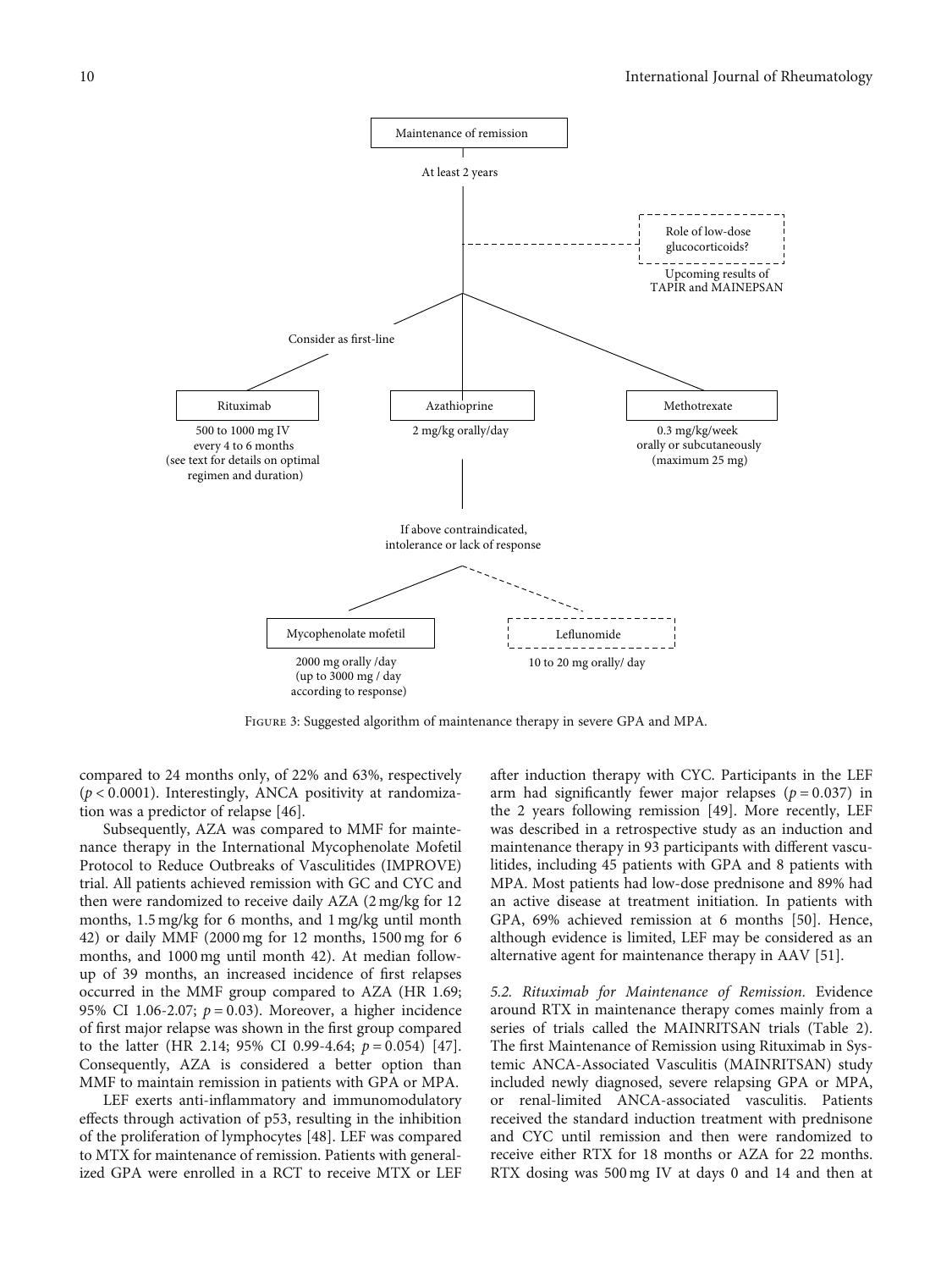months 6, 12, and 18. Oral AZA was given at 2 mg/kg daily for 12 months, 1.5 mg/kg daily for 6 months, and then 1 mg/kg daily for 4 months, for a total of 22 months. At 28 months of follow-up, major relapses occurred less frequently in the RTX group compared to the AZA group (5% versus 29%, respectively;  $p = 0.002$ ) [\[52](#page-13-0)]. The same patients were further followed for 60 months; improved survival was noted in the RTX group compared to AZA, 100% versus 93%, respectively  $(p = 0.045)$ . Moreover, an increased major relapse-free survival was shown in the RTX group (49.4% versus 71.9%, respectively;  $p = 0.003$  [\[53\]](#page-13-0).

Two different regimens of RTX for maintenance therapy were compared in the MAINRITSAN-2 trial, using a fixed or individualized schedule. Participants in the fixed-dose group received RTX every 6 months, like the first MAINRITSAN study. In the individualized schedule group, participants were treated according to CD19+ B lymphocytes and ANCA titers. They received the first infusion of RTX; additional infusions were given only if CD19+ B cell counts were superior to  $0/\text{mm}^3$ , if ANCA titers increased (2-fold rise) or became positive (when previously negative), when measured every three months. A median of five and three infusions in two years were received in the fixed and the individualized schedule groups, respectively. At 28 months of follow-up, no significant difference in relapse rate was shown between treatment regimens (9.9% for fixed schedule versus 17.3% for individualized;  $p = 0.22$ ) [\[54\]](#page-13-0).

Patients from the MAINRITSAN-2 trial were subsequently enrolled in the MAINRITSAN-3 trial, if they were in remission at the end of the former study follow-up period. Long-term use of RTX was studied by giving additional 500 mg IV RTX doses every 6 months for 2 years more versus placebo infusions; 2 versus 4 years of maintenance treatment with RTX were therefore compared. An increased relapsefree survival was associated with prolonged RTX treatment and no major relapses or rise in adverse effects was seen in this group. At 56 months, relapse-free survival rates in RTX versus placebo groups were 96% and 74%, respectively  $(p = 0.008)$ , with no difference in severe adverse effects [[55](#page-13-0)].

RTX was also studied specifically for maintenance of remission in patients with GPA or MPA following a relapse. The RITAZAREM trial [[NCT01697267](https://clinicaltrials.gov/ct2/show/NCT01697267)] compared RTX (1000 mg IV every 4 months) versus AZA for maintenance therapy. At 24 months, 13% of patients receiving RTX relapsed versus 38% for patients treated with AZA (HR 0.35, *p* < 0*:*001) [[56](#page-13-0)].

In summary, at this time, RTX should be the preferred agent to maintain remission in patients with AAV, as it was shown superior to AZA in newly diagnosed patients and those with relapsing disease [[5](#page-11-0)]. In patients at higher risk of relapse, RTX should probably be continued for 4 years. Some vasculitis experts prefer initiating RTX using the fixed schedule regimen for the first 2 years and then transitioning to the individualized RTX regimen (based on ANCA and CD19+ B lymphocyte done every 3 months). More studies are needed to better individualize the treatment regimen, based on each patient and disease characteristics.

5.3. Role of Low-Dose Glucocorticoids to Prevent Relapses. The role of prolonged low-dose oral GC (prednisone 5 mg daily

for example) has largely been questioned regarding its safety and efficacy for the maintenance of remission. The Assessment of Prednisone in Remission Trial (TAPIR) [\[NCT01933724\]](https://clinicaltrials.gov/ct2/show/NCT01933724) is aimed at determining the rate of relapse at 6 months in patients continuing low-dose prednisone for maintenance therapy compared to its discontinuation. More precisely, participants enrolled in this study are in remission after a flare, which happened within the previous 12 months, and on daily prednisone doses of 5 mg at randomization. Patients are then randomized to continue the same dose or to taper it down to 0 mg within a month. The rate of relapse is then assessed at 6 months after randomization [[57](#page-13-0)]. Results of this trial, still recruiting, will help to give us insight on the use of GC to maintain remission. In France, the MAINEP-SAN trial enrolls GPA or MPA patients in remission with maintenance RTX regimen. The diagnosis must have been made more than 12 months prior to inclusion and patients must have received GC for 12 months before enrollment. All participants are treated with 5 to 10 mg of daily prednisone within 35 days prior to randomization. Patients are then randomized to continue 5 mg of daily prednisone until week 52 or to discontinue prednisone within a month, using a weekly taper of 1 mg. Relapse-free survival will be assessed at week 120 of randomization.

5.4. Other Therapies: Belimumab, Abatacept, and Trimethoprim-Sulfamethoxazole. More recently, belimumab was studied as a maintenance therapy in GPA and MPA. Belimumab is a human monoclonal IgG*λ* antibody against B lymphocyte stimulator (BLyS). In the Belimumab in Remission of Vasculitis (BREVAS) trial, this drug was compared to placebo for maintenance of remission in patients with newly diagnosed or relapsing severe GPA or MPA. All patients received a standard remission induction regimen, which included high-dose GC plus CYC or RTX. After remission was achieved, participants were randomized to receive either AZA combined with belimumab or AZA with placebo. At 12 months of follow-up, no difference was seen in relapse rate between the belimumab and placebo treatment arms, with a HR of 0.88 ( $p = 0.821$ ). Interestingly, in the subgroup of patients who received RTX as an induction therapy, none of the patients relapsed when belimumab was administered in the maintenance therapy regimen, as opposed to patients who only received AZA [\[58\]](#page-13-0). As RTX is known to increase circulating BLyS levels, blockage of this stimulator by belimumab may improve disease control and prevent relapses [\[59](#page-13-0)]. The Rituximab and Belimumab Combination Therapy in PR3 Vasculitis (COMBIVAS) trial [\[NCT03967925\]](https://clinicaltrials.gov/ct2/show/NCT03967925) is currently ongoing in the United Kingdom and compares treatment regimens with RTX alone or combined with belimumab in patients with PR3-ANCA-positive AAV. Results of this trial are expected in 2023 [\[60\]](#page-13-0).

Another drug studied in AAV treatment is abatacept. This molecule binds the CTLA4 domain linked to IgG1 and blocks the action of CD28, therefore preventing antigenpresenting cells to activate T cells [\[61\]](#page-13-0). In relapsing, nonsevere GPA, the Abatacept for the Treatment of Relapsing, Nonsevere, Granulomatosis with Polyangiitis (ABROGATE) trial [\[NCT02108860\]](https://www.clinicaltrials.gov/ct2/show/NCT02108860) is currently studying the efficacy of the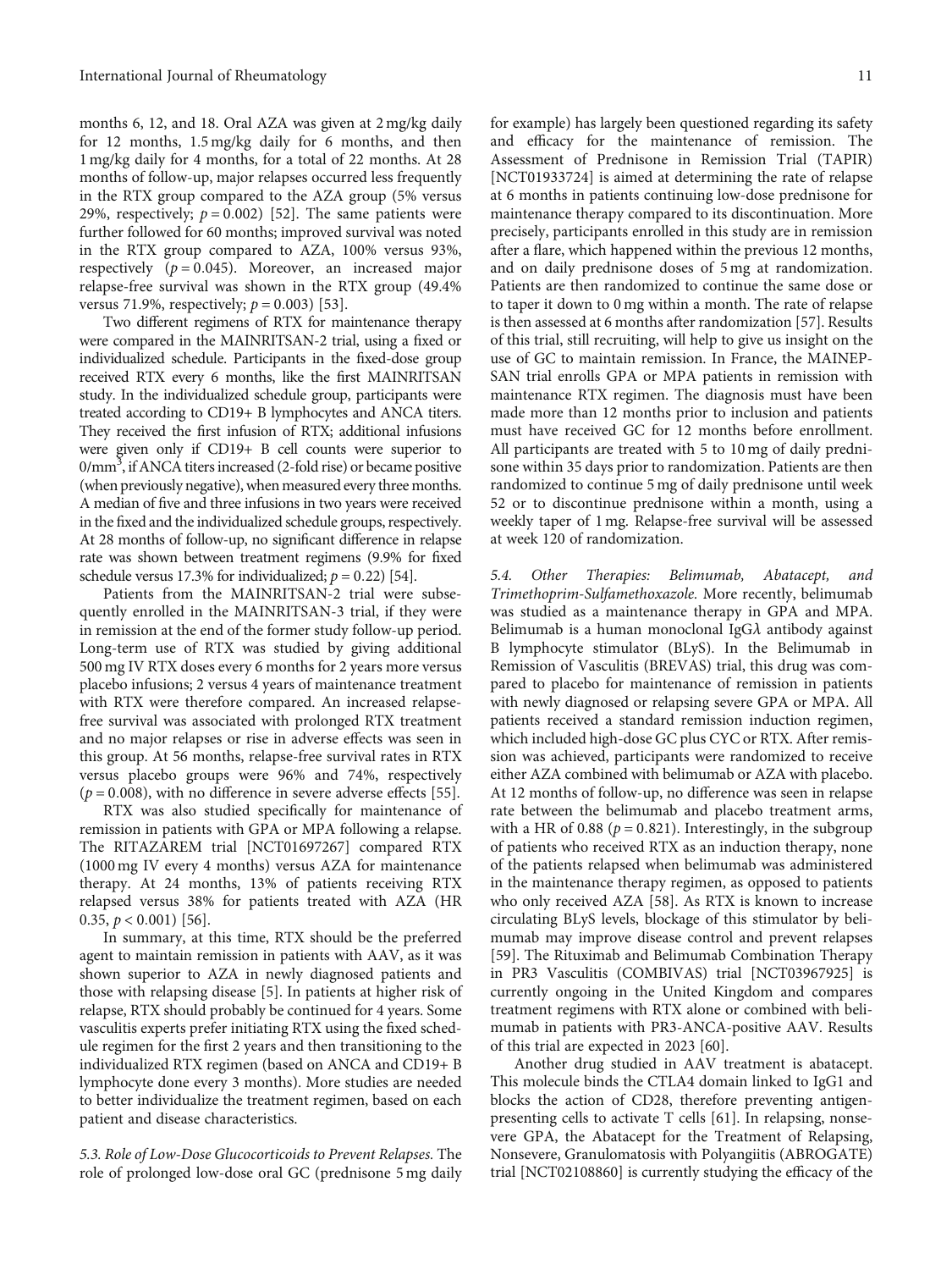<span id="page-11-0"></span>drug to achieve GC-free remission. Results of this trial are expected in 2023.

Treatment with trimethoprim-sulfamethoxazole (TMP-SMX) can be considered in a subset of patients with GPA with upper airway involvement. The use of TMP-SMX for maintenance therapy is possible, most often as an adjuvant treatment or following the many years of immunosuppression, but is limited due to the higher doses required (twice a day), frequent common side effects (nausea, fatigue, and rash), and potential increased risk of toxicity when used with methotrexate [[62](#page-13-0)].

# 6. Conclusion

The treatment of GPA and MPA is rapidly evolving. As mortality and remission rates have significantly improved over the years, our attention is now focused on how to achieve rapid and sustained remission while minimizing treatment toxicity. As these diseases are heterogeneous in their presentation, further research on individualization of treatment according to disease subtype, genetic factors, and risk of relapse will be necessary to truly offer a state-of-the-art therapy.

# 7. Take-Home Messages

#### 7.1. Induction of Remission

- (i) First-line agents for induction of remission in severe GPA and MPA include cyclophosphamide or rituximab, along with glucocorticoids
- (ii) Rapid reduction of glucocorticoids is safe and should be considered for induction of remission in severe GPA and MPA
- (iii) Avacopan, if confirmed safe and cost-effective, may become an alternative to GC and lead to a GC-free regimen of AAV
- (iv) Plasma exchange is no longer routinely recommended in most patients with severe GPA and MPA; it has not been proven effective in terms of survival and reduction of ESRD risk in patients with severe disease. PLEX can still be considered in carefully selected patients in conjunction with vasculitis expert opinions

#### 7.2. Maintenance of Remission

- (i) Rituximab should be considered as the first-choice agent for maintenance of remission; azathioprine and methotrexate are appropriate alternatives if rituximab is unavailable or contraindicated
- (ii) Longer treatment duration with rituximab for maintenance of remission reduces relapses in severe GPA and MPA, but it is unclear to date whether all patients, or only some subsets, would benefit of 4 year duration of repeated, systematic RTX infusions
- (iii) Leflunomide and mycophenolate mofetil can be used when RTX, MTX, and AZA are contraindicated or not tolerated
- (iv) The role of low-dose prednisone in maintenance of remission is not definitely demonstrated or established (ongoing studies)

## Data Availability

All data presented in this review article has been published as original articles or abstracts and available online.

# Conflicts of Interest

Dr. Pagnoux reports grants and personal fees from Roche, personal fees from ChemoCentryx, grants and personal fees from GSK, personal fees from Sanofi, personal fees from InflaRx GmbH, and personal fees from AstraZeneca, outside the submitted work; Dr. Makhzoum reports personal fees from Hoffmann-La Roche, outside the submitted work. The other authors have no conflicts of interest.

# References

- [1] J. C. Jennette, R. J. Falk, P. A. Bacon et al., "2012 revised International Chapel Hill Consensus Conference nomenclature of vasculitides," Arthritis and Rheumatism, vol. 65, no. 1, pp. 1– 11, 2013.
- [2] F. Zarka, C. Veillette, and J.-P. Makhzoum, "A review of primary vasculitis mimickers based on the Chapel Hill Consensus classification," International Journal of Rheumatology, vol. 2020, Article ID 8392542, 2020.
- [3] L. Shi, "Anti-neutrophil cytoplasmic antibody-associated vasculitis: prevalence, treatment, and outcomes," Rheumatology International, vol. 37, no. 11, pp. 1779–1788, 2017.
- [4] D. Geetha and J. A. Jefferson, "ANCA-associated vasculitis: core curriculum 2020," American Journal of Kidney Diseases, vol. 75, no. 1, pp. 124–137, 2020.
- [5] A. Mendel, D. Ennis, E. Go et al., "CanVasc consensus recommendations for the management of antineutrophil cytoplasm antibody-associated vasculitis: 2020 update," The Journal of Rheumatology, vol. 48, no. 4, pp. 555–566, 2021.
- [6] M. Yates and R. Watts, "ANCA-associated vasculitis," Clinical medicine (London, England), vol. 17, no. 1, pp. 60–64, 2017.
- [7] J. C. Jennette and P. H. Nachman, "ANCA glomerulonephritis and vasculitis," Clinical journal of the American Society of Nephrology: CJASN, vol. 12, no. 10, pp. 1680–1691, 2017.
- [8] E. Garcia-Vives, A. Segarra-Medrano, F. Martinez-Valle, I. Agraz, and R. Solans-Laque, "Prevalence and risk factors for major infections in patients with antineutrophil cytoplasmic antibody–associated vasculitis: influence on the disease outcome," The Journal of Rheumatology, vol. 47, no. 3, pp. 407–414, 2020.
- [9] C. Mukhtyar, L. Guillevin, M. C. Cid et al., "EULAR recommendations for the management of primary small and medium vessel vasculitis," Annals of the Rheumatic Diseases, vol. 68, no. 3, pp. 310–317, 2009.
- [10] C. Mukhtyar, R. Lee, D. Brown et al., "Modification and validation of the Birmingham Vasculitis Activity Score (version 3),"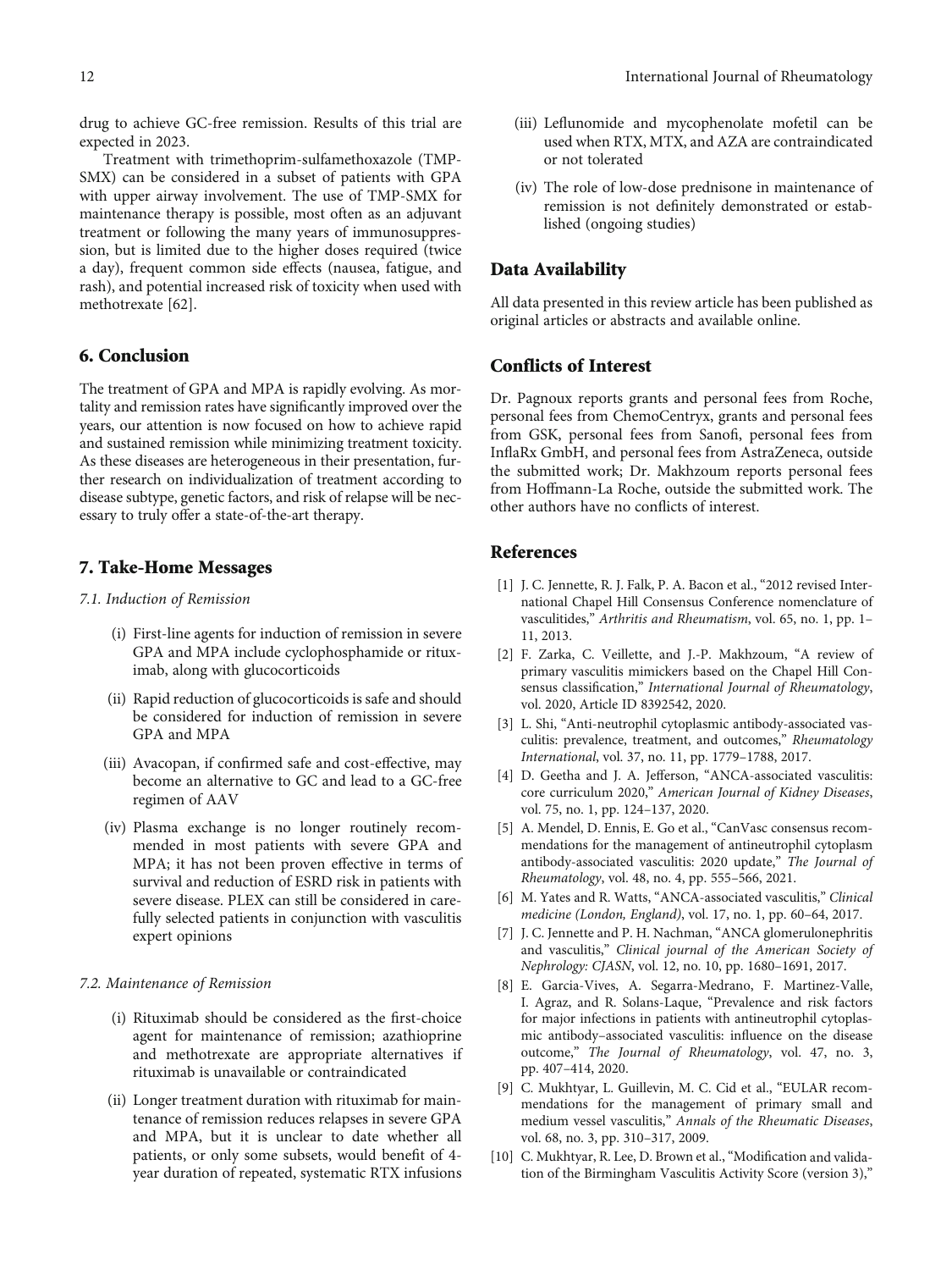<span id="page-12-0"></span>Annals of the Rheumatic Diseases, vol. 68, no. 12, pp. 1827– 1832, 2009.

- [11] J.-P. Makhzoum and C. Pagnoux, "Current approaches for the treatment of granulomatosis with polyangiitis and microscopic polyangiitis," Revue du Rhumatisme Monographies, vol. 84, no. 3, pp. 242–248, 2017.
- [12] D. Geetha, Q. Jin, J. Scott et al., "Comparisons of guidelines and recommendations on managing antineutrophil cytoplasmic antibody-associated vasculitis," Kidney International Reports, vol. 3, no. 5, pp. 1039–1049, 2018.
- [13] Z. S. Wallace and E. M. Miloslavsky, "Management of ANCA associated vasculitis," BMJ, vol. 368, 2020.
- [14] M. Yates, R. A. Watts, I. M. Bajema et al., "EULAR/ERA-EDTA recommendations for the management of ANCAassociated vasculitis," Annals of the Rheumatic Diseases, vol. 75, no. 9, pp. 1583–1594, 2016.
- [15] E. Ntatsaki, D. Carruthers, K. Chakravarty et al., "BSR and BHPR guideline for the management of adults with ANCAassociated vasculitis," Rheumatology (Oxford), vol. 53, no. 12, pp. 2306–2309, 2014.
- [16] L. McGeoch, M. Twilt, L. Famorca et al., "CanVasc recommendations for the management of antineutrophil cytoplasm antibody (ANCA)-associated vasculitides - executive summary," Canadian Journal of Kidney Health and Disease, vol. 2, 2015.
- [17] D. Chanouzas, J. A. G. McGregor, P. Nightingale et al., "Intravenous pulse methylprednisolone for induction of remission in severe ANCA associated vasculitis: a multi-center retrospective cohort study," BMC Nephrology, vol. 20, no. 1, p. 58, 2019.
- [18] M. C. van der Goes, J. W. G. Jacobs, M. Boers et al., "Monitoring adverse events of low-dose glucocorticoid therapy: EULAR recommendations for clinical trials and daily practice," Annals of the Rheumatic Diseases, vol. 69, no. 11, pp. 1913–1919, 2010.
- [19] M. Walsh, P. A. Merkel, C. A. Peh et al., "Plasma exchange and glucocorticoids in severe ANCA-associated vasculitis," New England Journal of Medicine, vol. 382, no. 7, pp. 622–631, 2020.
- [20] S. P. McAdoo, N. Medjeral-Thomas, S. Gopaluni et al., "Longterm follow-up of a combined rituximab and cyclophosphamide regimen in renal anti-neutrophil cytoplasm antibody-associated vasculitis," Nephrology, Dialysis, Transplantation, vol. 34, no. 1, pp. 63–73, 2019.
- [21] A. Salama, R. Pepper, S. Mcadoo, and C. Pusey, "Comment on: A novel glucocorticoid-free maintenance regimen for antineutrophil cytoplasm antibody-associated vasculitis: reply," Rheumatology, vol. 58, no. 6, p. 1119, 2019.
- [22] R. J. Pepper, S. P. McAdoo, S. M. Moran et al., "A novel glucocorticoid-free maintenance regimen for anti-neutrophil cytoplasm antibody-associated vasculitis," Rheumatology, vol. 58, no. 2, pp. 260–268, 2018.
- [23] A. N. T. H. O. N. Y. S. FAUCI, "Wegener's granulomatosis: prospective clinical and therapeutic experience with 85 patients for 21 years," Annals of Internal Medicine, vol. 98, no. 1, pp. 76–85, 1983.
- [24] G. S. Hoffman, "Wegener granulomatosis: an analysis of 158 patients," Annals of Internal Medicine, vol. 116, no. 6, pp. 488–498, 1992.
- [25] K. de Groot, L. Harper, D. R. Jayne et al., "Pulse versus daily oral cyclophosphamide for induction of remission in antineutrophil cytoplasmic antibody-associated vasculitis: a randomized trial," Annals of Internal Medicine, vol. 150, no. 10, pp. 670–680, 2009.
- [26] L. Harper, M. D. Morgan, M. Walsh et al., "Pulse versus daily oral cyclophosphamide for induction of remission in ANCAassociated vasculitis: long-term follow-up," Annals of the Rheumatic Diseases, vol. 71, no. 6, pp. 955–960, 2012.
- [27] A. Emadi, R. J. Jones, and R. A. Brodsky, "Cyclophosphamide and cancer: golden anniversary," Nature Reviews Clinical Oncology, vol. 6, no. 11, pp. 638–647, 2009.
- [28] R. B. Jones, J. W. Cohen Tervaert, T. Hauser et al., "Rituximab versus cyclophosphamide in ANCA-associated renal vasculitis," New England Journal of Medicine, vol. 363, no. 3, pp. 211–220, 2010.
- [29] J. H. Stone, P. A. Merkel, R. Spiera et al., "Rituximab versus cyclophosphamide for ANCA-associated vasculitis," New England Journal of Medicine, vol. 363, no. 3, pp. 221–232, 2010.
- [30] U. Specks, P. A. Merkel, P. Seo et al., "Efficacy of remissioninduction regimens for ANCA-associated vasculitis," New England Journal of Medicine, vol. 369, no. 5, pp. 417–427, 2013.
- [31] S. Unizony, M. Villarreal, E. M. Miloslavsky et al., "Clinical outcomes of treatment of anti-neutrophil cytoplasmic antibody (ANCA)-associated vasculitis based on ANCA type," Annals of the Rheumatic Diseases, vol. 75, no. 6, pp. 1166– 1169, 2016.
- [32] C. F. Valerie Benard, M. Zarandi-Nowroozi, M. Durand et al., "Comparison of two rituximab regimens for induction of remission in antineutrophil cytoplasm antibody-associated vasculitis: systematic review and meta-analysis," Arthritis Rheumatology, vol. 70, 2020.
- [33] H. Xiao, P. Heeringa, P. Hu et al., "Antineutrophil cytoplasmic autoantibodies specific for myeloperoxidase cause glomerulonephritis and vasculitis in mice," The Journal of Clinical Investigation, vol. 110, no. 7, pp. 955–963, 2002.
- [34] D. R. W. Jayne, G. Gaskin, N. Rasmussen et al., "Randomized trial of plasma exchange or high-dosage methylprednisolone as adjunctive therapy for severe renal vasculitis," Journal of the American Society of Nephrology, vol. 18, no. 7, pp. 2180– 2188, 2007.
- [35] G. Geri, B. Terrier, F. Heshmati et al., "Effect of plasma exchange in acute respiratory failure due to anti-neutrophil cytoplasmic antibody-associated vasculitis," Critical Care, vol. 22, no. 1, p. 328, 2018.
- [36] D. Nezam, F. S. MP, A. Karras et al., "Renal histopathological classifications predict the renal outcomes of plasma exchange-treated ANCA-associated vasculitides with renal failure," Arthritis Rheumatol, vol. 71, supplement 10, 2019.
- [37] D. R. W. Jayne, A. N. Bruchfeld, L. Harper et al., "Randomized trial of C5a receptor inhibitor avacopan in ANCA-associated vasculitis," Journal of the American Society of Nephrology, vol. 28, no. 9, pp. 2756–2767, 2017.
- [38] P. A. Merkel, D. R. Jayne, C. Wang, J. Hillson, and P. Bekker, "Evaluation of the safety and efficacy of avacopan, a C5a receptor inhibitor, in patients with antineutrophil cytoplasmic antibody-associated vasculitis treated concomitantly with rituximab or cyclophosphamide/azathioprine: protocol for a randomized, double-blind, active-controlled, phase 3 trial," JMIR research protocols, vol. 9, no. 4, pp. e16664–e16664, 2020.
- [39] D. R. W. Jayne, P. A. Merkel, T. J. Schall, and P. Bekker, "Avacopan for the treatment of ANCA-associated vasculitis," The New England Journal of Medicine, vol. 384, no. 7, pp. 599– 609, 2021.